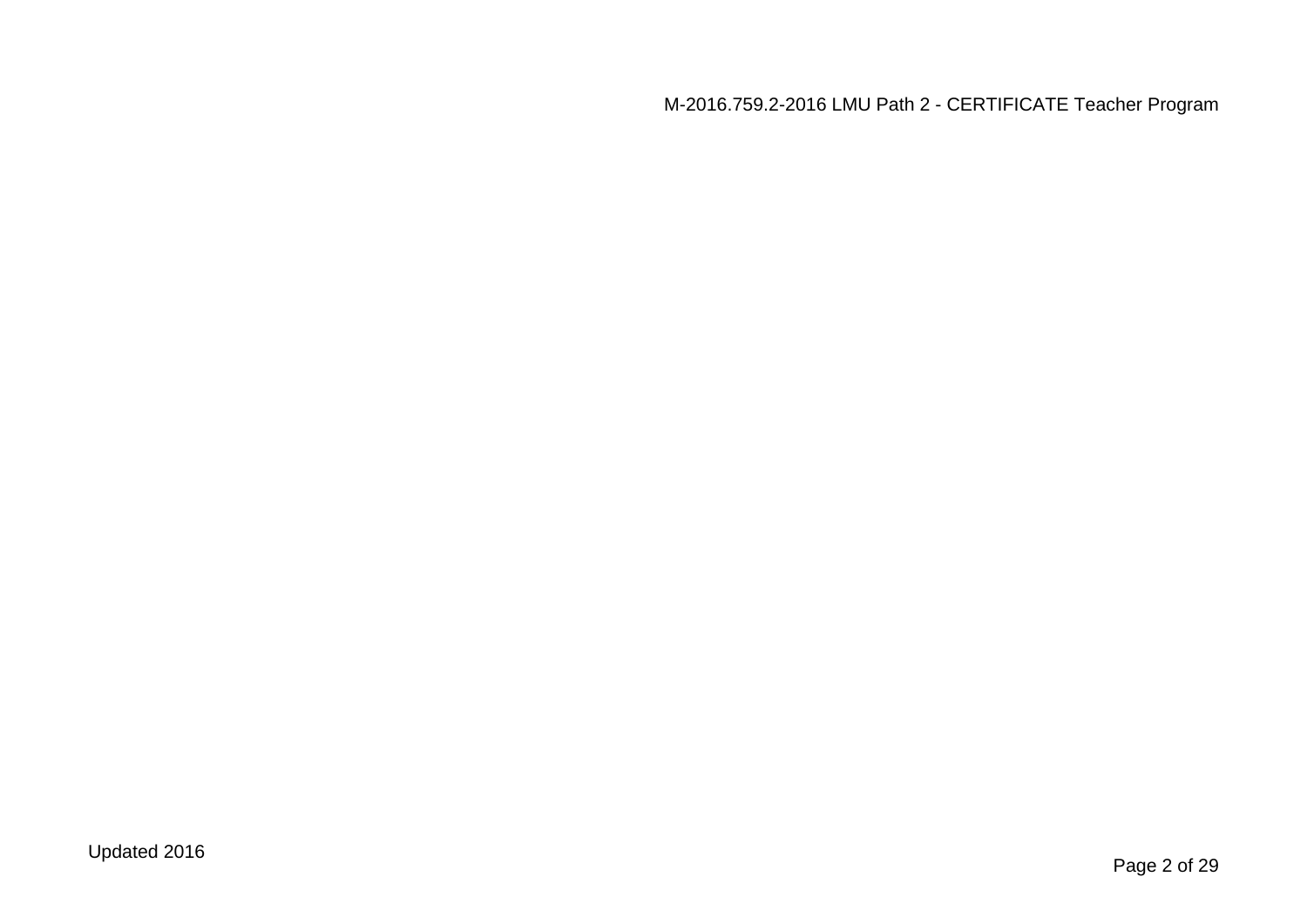# **STAGE 1: What will learners be able to do with what they know by the end of the program?**

**Overview**

This program is designed for credentialed and non-credentialed teachers/interns who have intermediate or advanced skills in Mandarin. It establishes a professional learning community through a hybrid-model professional development program that allows participants to earn a Certificate in Teaching Mandarin in PreK-12 Classrooms through a partnership with LMU Extension. Courses are delivered through distance (on-line, asynchronous), virtual (webinar, synchronous), and face-to-face learning. The program is comprised of four courses (12 units of continuing education credits) as follows: (1ab) Content-based Instruction in Mandarin; ; (2) Practicum in Teaching Mandarin; (3ab) Assessment Basics and Oral Proficiency; and (4) Chinese Grammar Pedagogy. Some participants are returning scholars and will enroll in and receive a differentiated experience in Courses 1b and 3b. All participants will develop and deliver interdisciplinary, content-based language curriculum for 1st -4th grade students participating in a two-week Elementary Mandarin Summer Immersion program. As a result of participation in this program, program candidates will be prepared to serve as teachers/interns/volunteers in K-12 classrooms in one of LMU's 42 partner districts.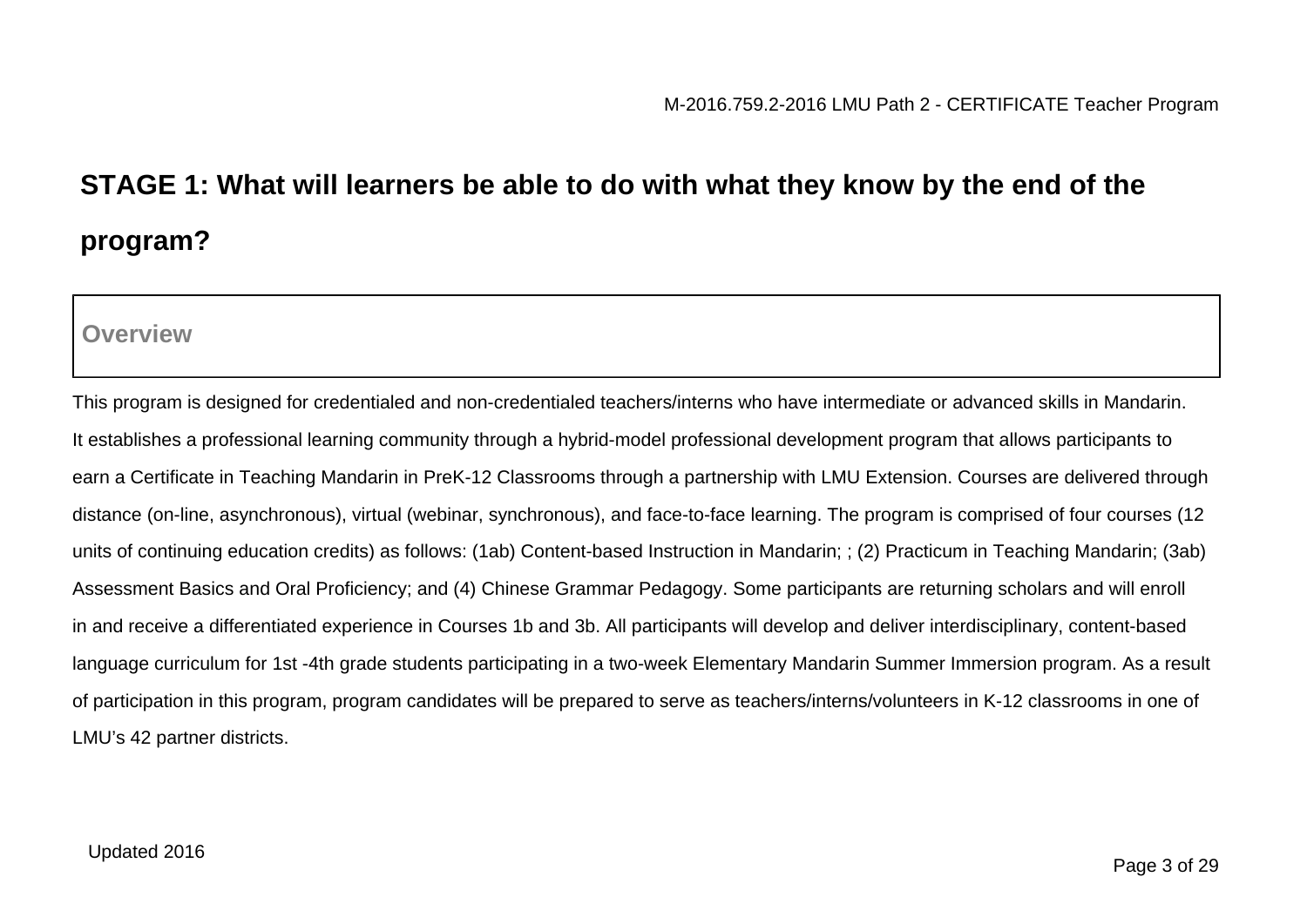## **Learning Goals**

What do you hope participants will be able to do after the program ends? Use the Teacher Effectiveness for Language Learning (TELL) Framework to guide the development of your program goals. Identify the TELL domains and supporting TELL criteria statements that capture the major concepts or topics identified in your program overview.

| No.           | <b>TELL Domains</b> | <b>TELL Criteria Statements</b><br>The criteria statements identified here<br>will be transfered to Stages 2 & 3.     |
|---------------|---------------------|-----------------------------------------------------------------------------------------------------------------------|
|               | Planning            | 1. P1. I plan learning experiences based on local<br>curriculum and state and national standards.                     |
| $\mathcal{P}$ | Planning            | 2. P3a. I use unit performance objectives are focused on<br>proficiency targets and are based on meaningful contexts. |
| 3             | Planning            | 3. P3c. I use units to provide opportunities for students to<br>gain competence in the three communicative modes.     |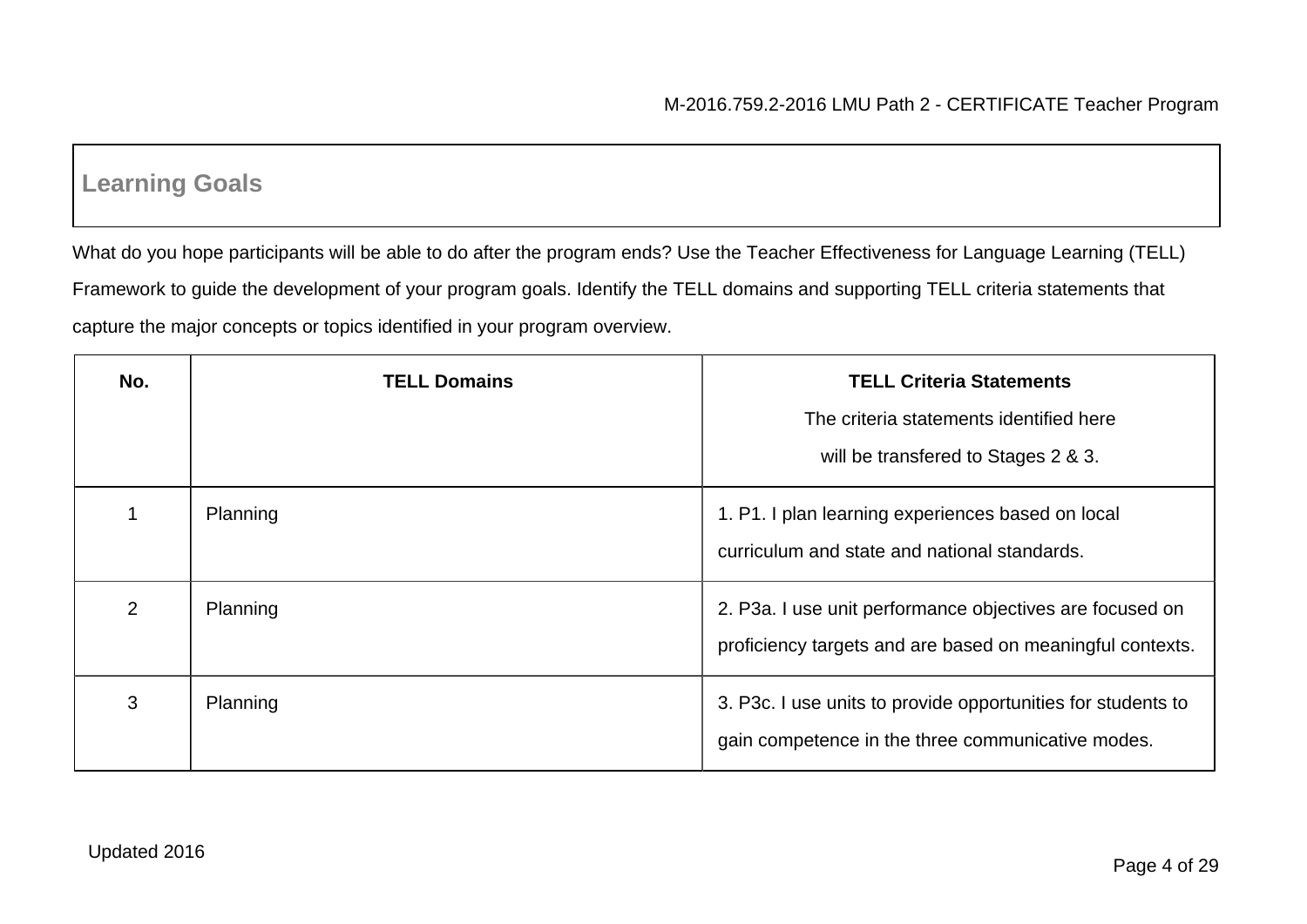| 4              | Planning                     | 4. P6c. I plan activities that enable students to meet daily<br>performance objectives.                |
|----------------|------------------------------|--------------------------------------------------------------------------------------------------------|
| 5              | Planning                     | 5. P7a. I plan how I will explain/introduce activities and<br>concepts using only the target language. |
| 6              | Planning                     | 6. P7c. I plan activities that provide students with<br>comprehensible input.                          |
| $\overline{7}$ | Performance andamp; Feedback | 7. PF1b. My students demonstrate growth relative to the<br>targeted proficiency level.                 |
| 8              | Performance andamp; Feedback | 8. PF1e. I vary assessment strategies to account for<br>individual student needs.                      |
| 9              | Professionalism              | 9. PR3a. I use processes that allow me to analyze and<br>reflect on my current practice.               |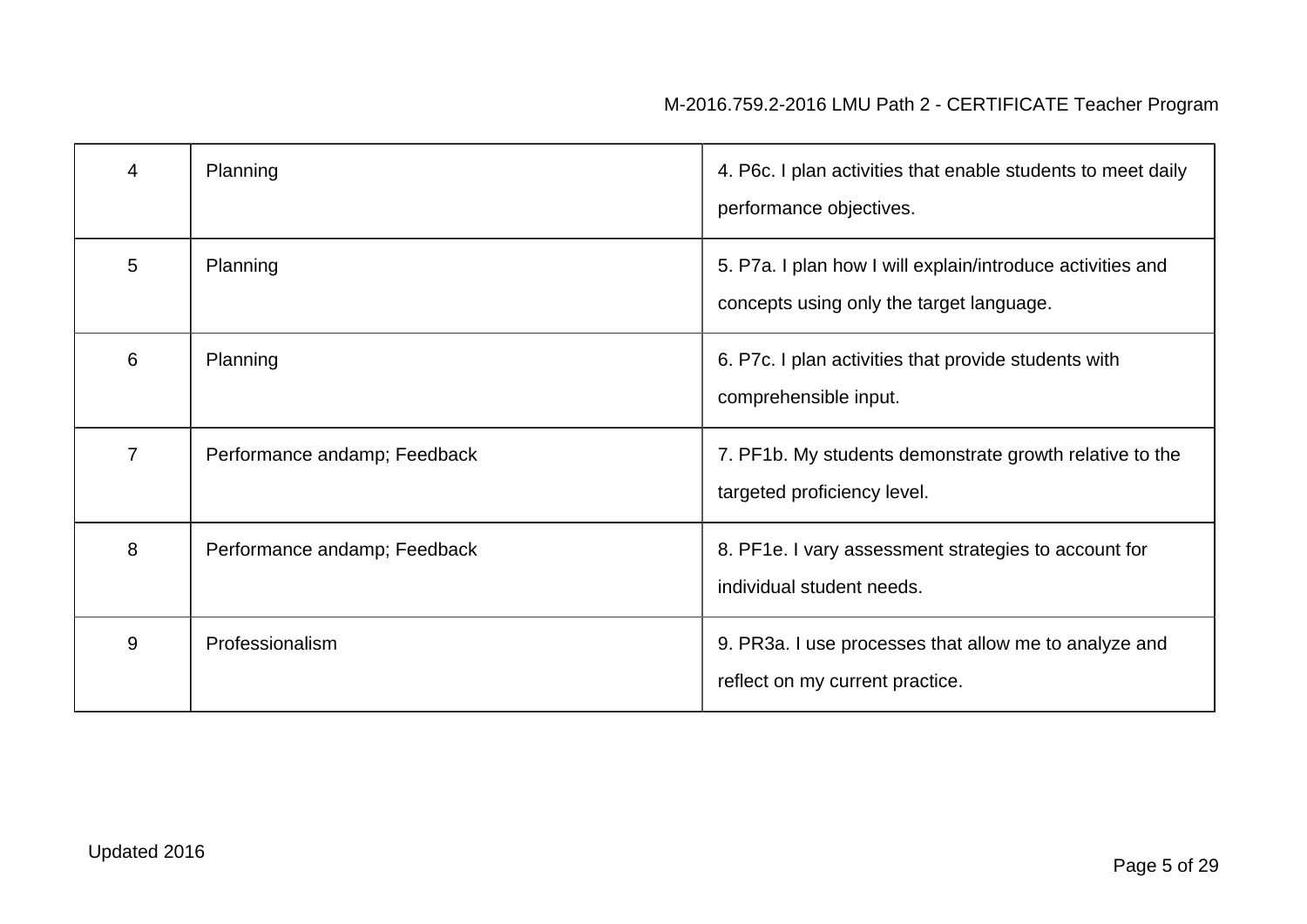| 10 | Professionalism | 10. PR3a. I actively participate in professional learning |  |
|----|-----------------|-----------------------------------------------------------|--|
|    |                 | networks and/or professional organizations.               |  |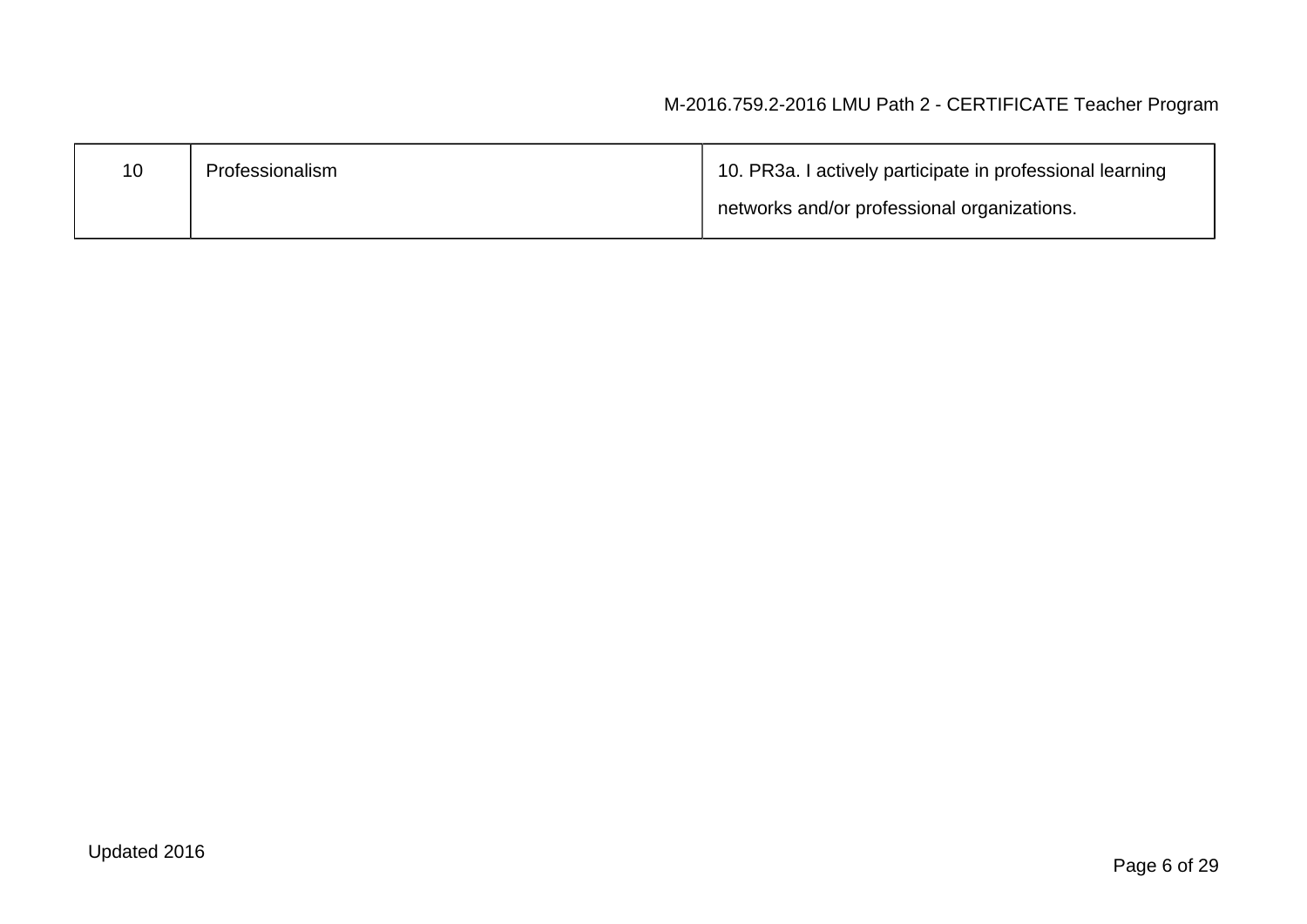# **STAGE 2: How will learners demonstrate what they can do with what they know by the end of the program?**

**Performance Assessment**

| No.            | <b>TELL Criteria Statements</b><br>The criteria statements here are identified in Stage 1.                            | <b>Evidence/Product And Brief Description</b>                                                                                                                                                                                                                                                 |
|----------------|-----------------------------------------------------------------------------------------------------------------------|-----------------------------------------------------------------------------------------------------------------------------------------------------------------------------------------------------------------------------------------------------------------------------------------------|
|                | 1. P1. I plan learning experiences based on local<br>curriculum and state and national standards.                     | Standards-Based Thematic Unit and Learning Plans - In<br>groups, new and returning scholars will design a content-<br>based thematic unit focused on the Journey through<br>the Silk Road. Each group member will co-develop and<br>contribute to ten sequential learning plans for the unit. |
| $\overline{2}$ | 2. P3a. I use unit performance objectives are focused on<br>proficiency targets and are based on meaningful contexts. | Learning Plans/Two-week Practicum – In groups, new and<br>returning participants will set proficiency targets to develop                                                                                                                                                                      |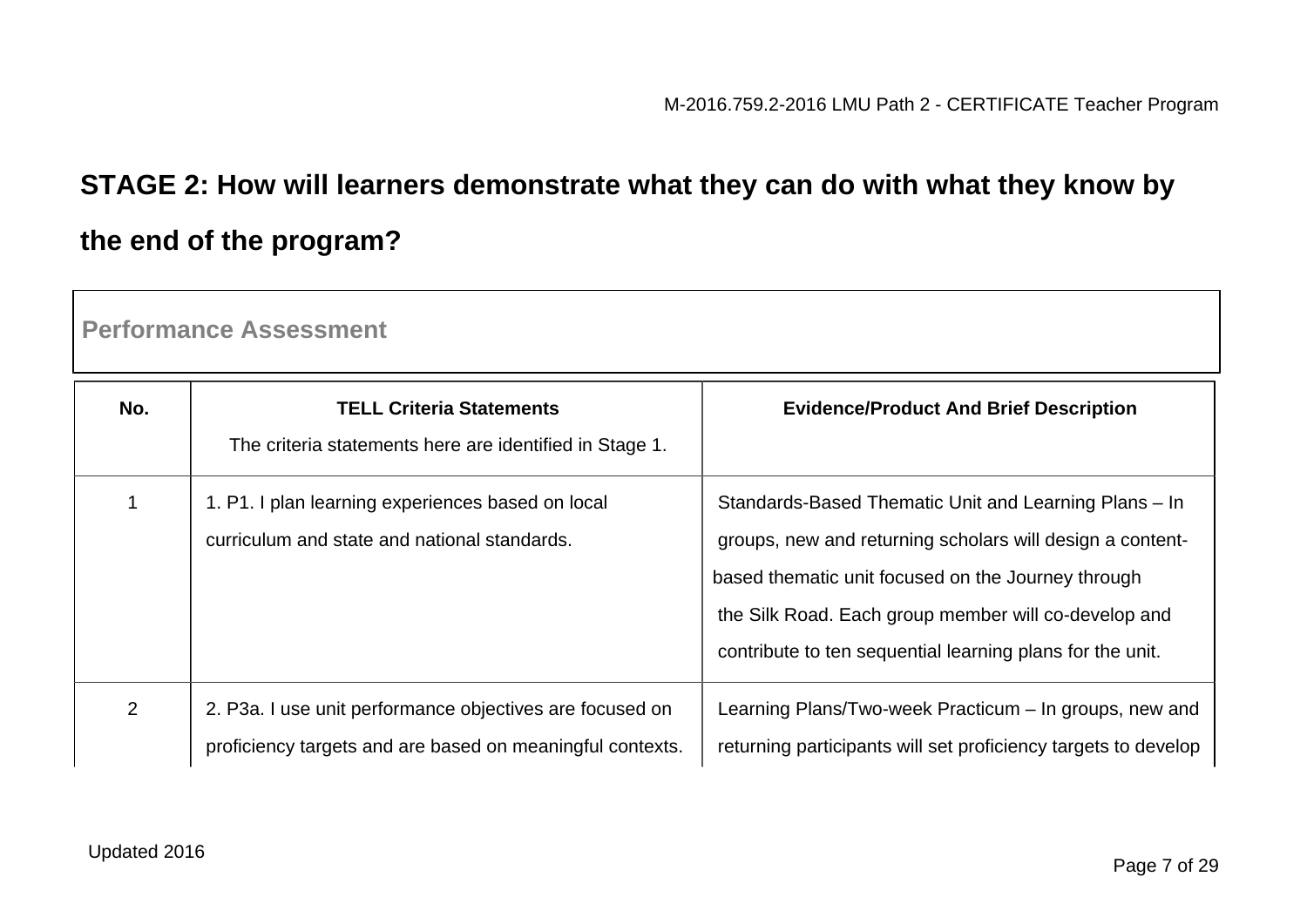|   |                                                                                                                   | activities that use differentiated and varied grouping<br>(including cooperative grouping) strategies.                                                                                                                                                                                                                                                              |
|---|-------------------------------------------------------------------------------------------------------------------|---------------------------------------------------------------------------------------------------------------------------------------------------------------------------------------------------------------------------------------------------------------------------------------------------------------------------------------------------------------------|
| 3 | 3. P3c. I use units to provide opportunities for students to<br>gain competence in the three communicative modes. | <b>Standards-Based Thematic Unit and Learning Plans</b><br>- New and returning participants will develop targeted<br>Silk Road-related activities that address the three<br>communicative modes, including the identification of<br>assessment components reflective of the modes.                                                                                  |
| 4 | 4. P6c. I plan activities that enable students to meet daily<br>performance objectives.                           | Learning Plans/Two-week Practicum - In groups, new and<br>returning participants will create sequential learning plans<br>that identify performance objectives based on proficiency<br>targets and that include authentic opportunities to meet<br>objectives through the use of differentiated and varied<br>grouping (including cooperative grouping) strategies. |
| 5 | 5. P7a. I plan how I will explain/introduce activities and<br>concepts using only the target language.            | Learning Plans/Two-week Practicum - In groups, new<br>and returning participants will create sequential learning                                                                                                                                                                                                                                                    |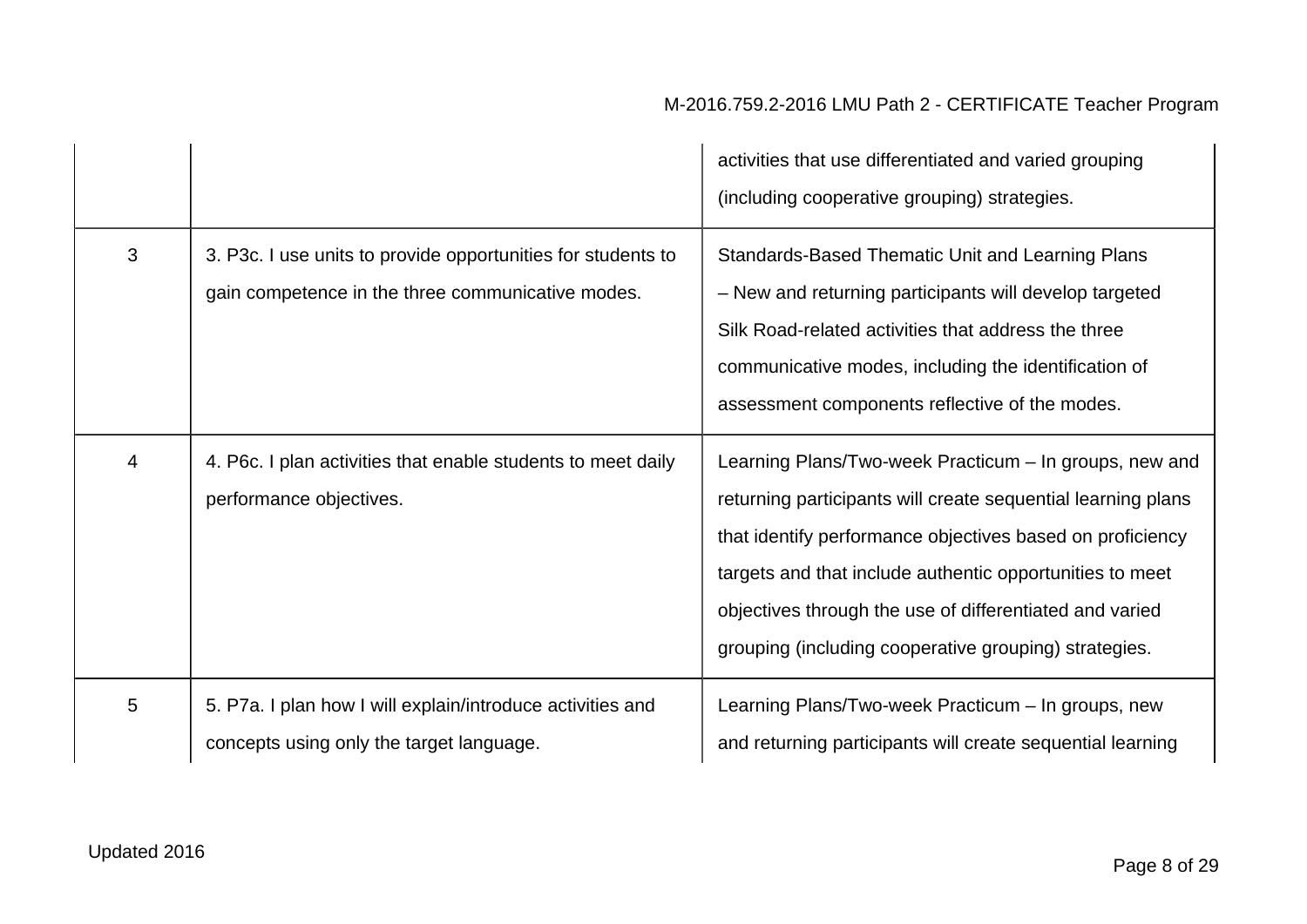|                |                                                                                        | plans that include authentic opportunities to practice<br>target language using a variety of strategies and authentic<br>materials.                                                                                                                                                 |
|----------------|----------------------------------------------------------------------------------------|-------------------------------------------------------------------------------------------------------------------------------------------------------------------------------------------------------------------------------------------------------------------------------------|
| 6              | 6. P7c. I plan activities that provide students with<br>comprehensible input.          | Learning Plans/Two-week Practicum – New and returning<br>participants will apply knowledge from readings and<br>videos when creating and delivering learning plans that<br>include strategies and techniques to provide and monitor<br>comprehensible input in the target language. |
| $\overline{7}$ | 7. PF1b. My students demonstrate growth relative to the<br>targeted proficiency level. | Written syntheses and analyses of readings - New<br>and returning participants will synthesize readings and<br>describe application activities through discussion board<br>postings and responses focused on the assessment of<br>content and academic language ability.            |
| 8              | 8. PF1e. I vary assessment strategies to account for<br>individual student needs.      | Learning Plan Design: Participants will read about and<br>include formative assessments in their learning plans such                                                                                                                                                                |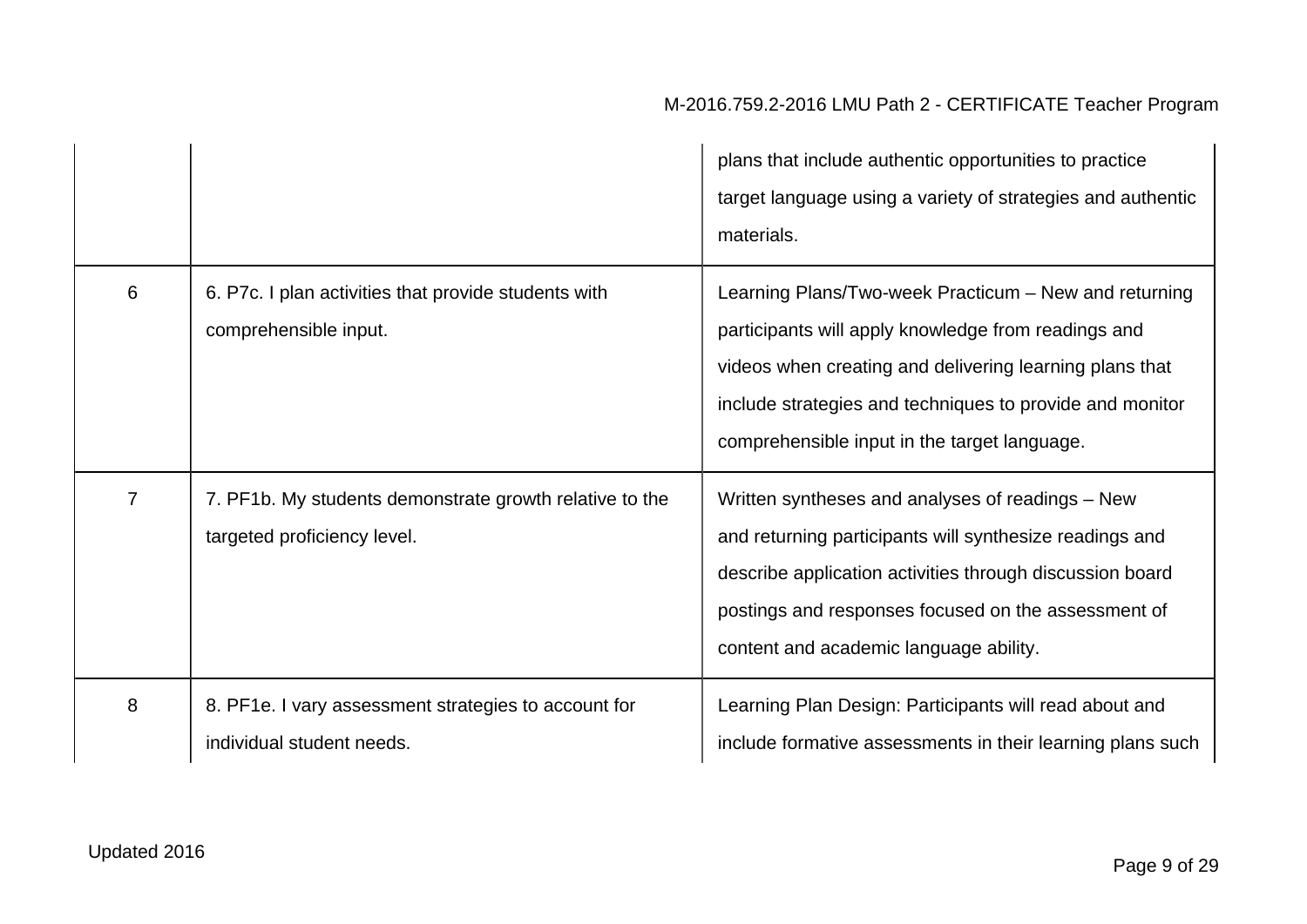|    |                                                                                                          | as retelling and checks for comprehension. 8. Student<br>Interview (Student Language Assessment) – New and<br>returning participants will conduct CLOCK assessment<br>and explore rating levels to identify student language<br>proficiency characteristics.                                                                                                                                                                                       |
|----|----------------------------------------------------------------------------------------------------------|----------------------------------------------------------------------------------------------------------------------------------------------------------------------------------------------------------------------------------------------------------------------------------------------------------------------------------------------------------------------------------------------------------------------------------------------------|
| 9  | 9. PR3a. I use processes that allow me to analyze and<br>reflect on my current practice.                 | Practicum Interactive Learning Logs - New participants<br>will complete reflective teaching journal entries to connect<br>reading with personal experience and application to<br>practice during the practicum experience and reflection.<br>Returning participants will engage in reflective dialogue<br>through debrief sessions conducted with co-teachers,<br>instructional aides, and instructional lead during<br>designated planning times. |
| 10 | 10. PR3a. I actively participate in professional learning<br>networks and/or professional organizations. | 10. LMU STARTALK Scholar Network - New and<br>returning participants have access to the LMU program                                                                                                                                                                                                                                                                                                                                                |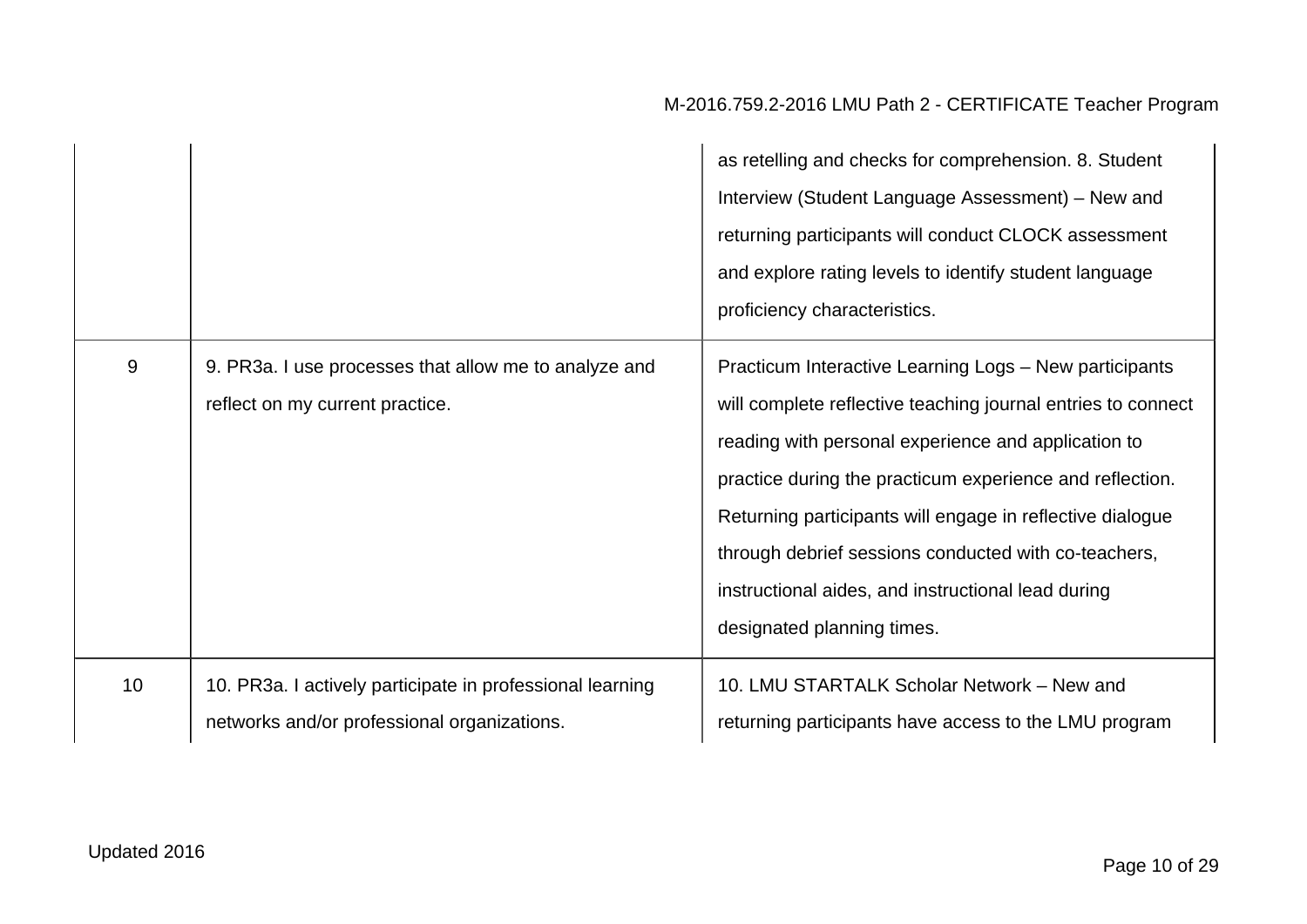director, coordinator, lead instructors, and faculty members before, during and after the program. A online communication system will be established to announce professional learning opportunities and involvement in organizations beyond the STARTALK experience.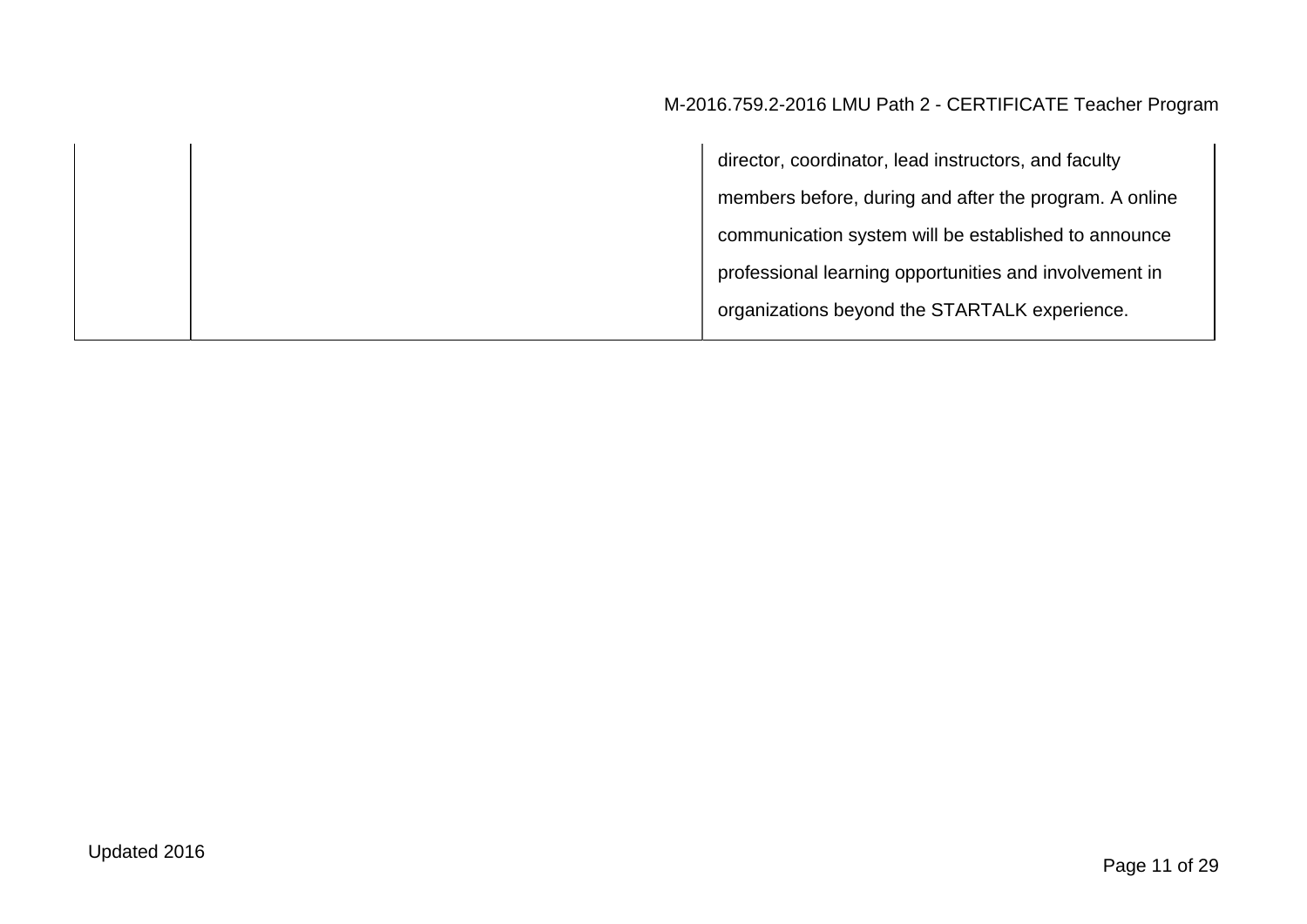## **STAGE 3: What will prepare learners to demonstrate what they can do with what they know?**

| <b>Learning Plan</b> |                                                                                                                    |  |  |
|----------------------|--------------------------------------------------------------------------------------------------------------------|--|--|
| No.                  | <b>TELL Criteria Statements</b>                                                                                    |  |  |
|                      | The criteria statements that appear here were identified in Stage 1                                                |  |  |
|                      | and should inform the development of the learning plan that follows                                                |  |  |
| 1                    | 1. P1. I plan learning experiences based on local curriculum and state and national standards.                     |  |  |
| 2                    | 2. P3a. I use unit performance objectives are focused on proficiency targets and are based on meaningful contexts. |  |  |
| 3                    | 3. P3c. I use units to provide opportunities for students to gain competence in the three communicative modes.     |  |  |
| 4                    | 4. P6c. I plan activities that enable students to meet daily performance objectives.                               |  |  |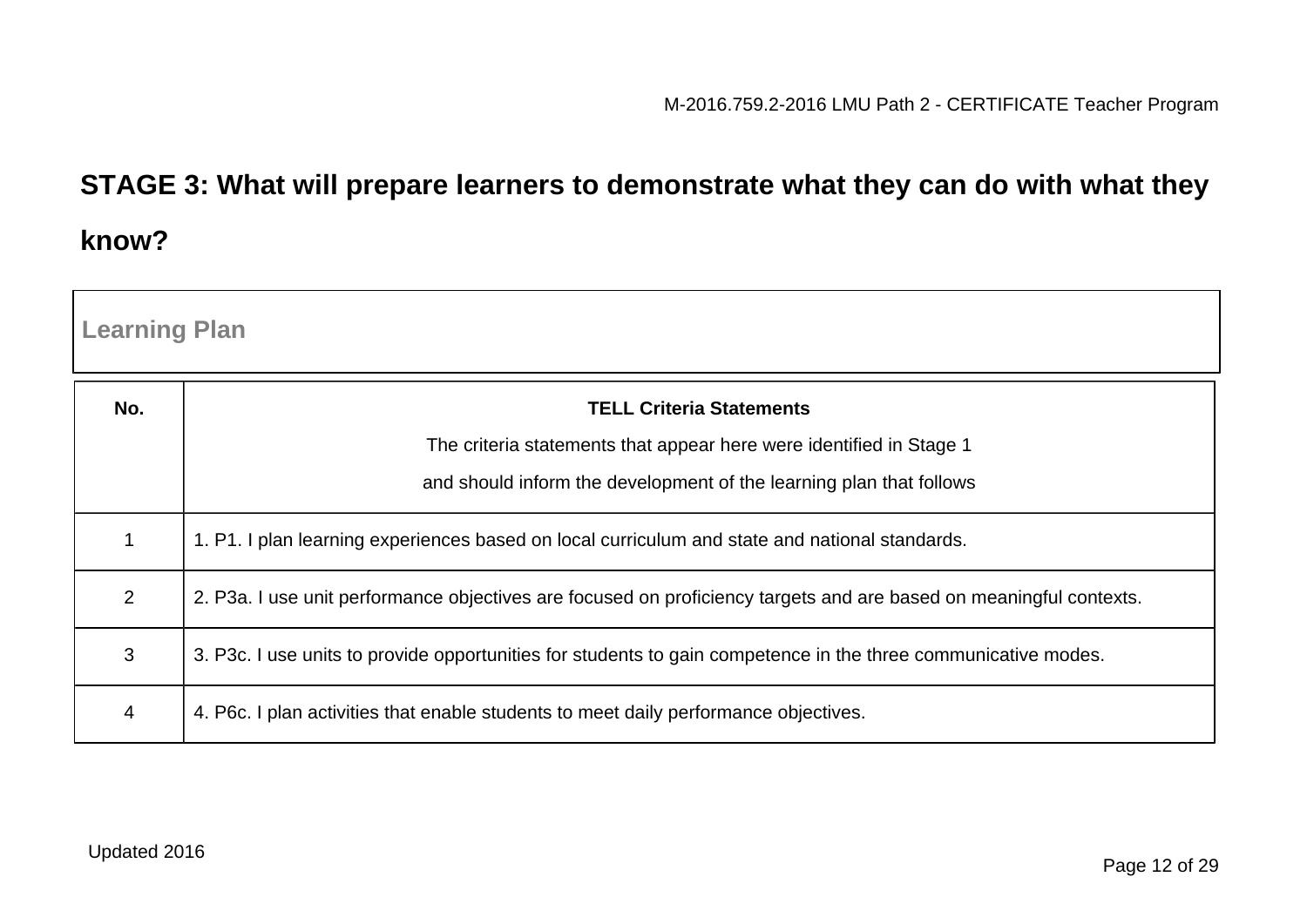| 5  | 5. P7a. I plan how I will explain/introduce activities and concepts using only the target language.   |
|----|-------------------------------------------------------------------------------------------------------|
| 6  | 6. P7c. I plan activities that provide students with comprehensible input.                            |
| 7  | 7. PF1b. My students demonstrate growth relative to the targeted proficiency level.                   |
| 8  | 8. PF1e. I vary assessment strategies to account for individual student needs.                        |
| 9  | 9. PR3a. I use processes that allow me to analyze and reflect on my current practice.                 |
| 10 | 10. PR3a. I actively participate in professional learning networks and/or professional organizations. |

#### **Day #**

Each day should have multiple learning targets. Use a separate row for each learning target.

#### **Learning Targets**

Unpack the TELL Criteria into specific Can Do statements. The learning targets should capture the progression that will allow a participant

#### **Checking for Learning**

Describe how participants will demonstrate what they can do with what they know for each learning target.

#### **Instructional Resources**

Identify the major resources participants will use to work with the topics

identified in column 2.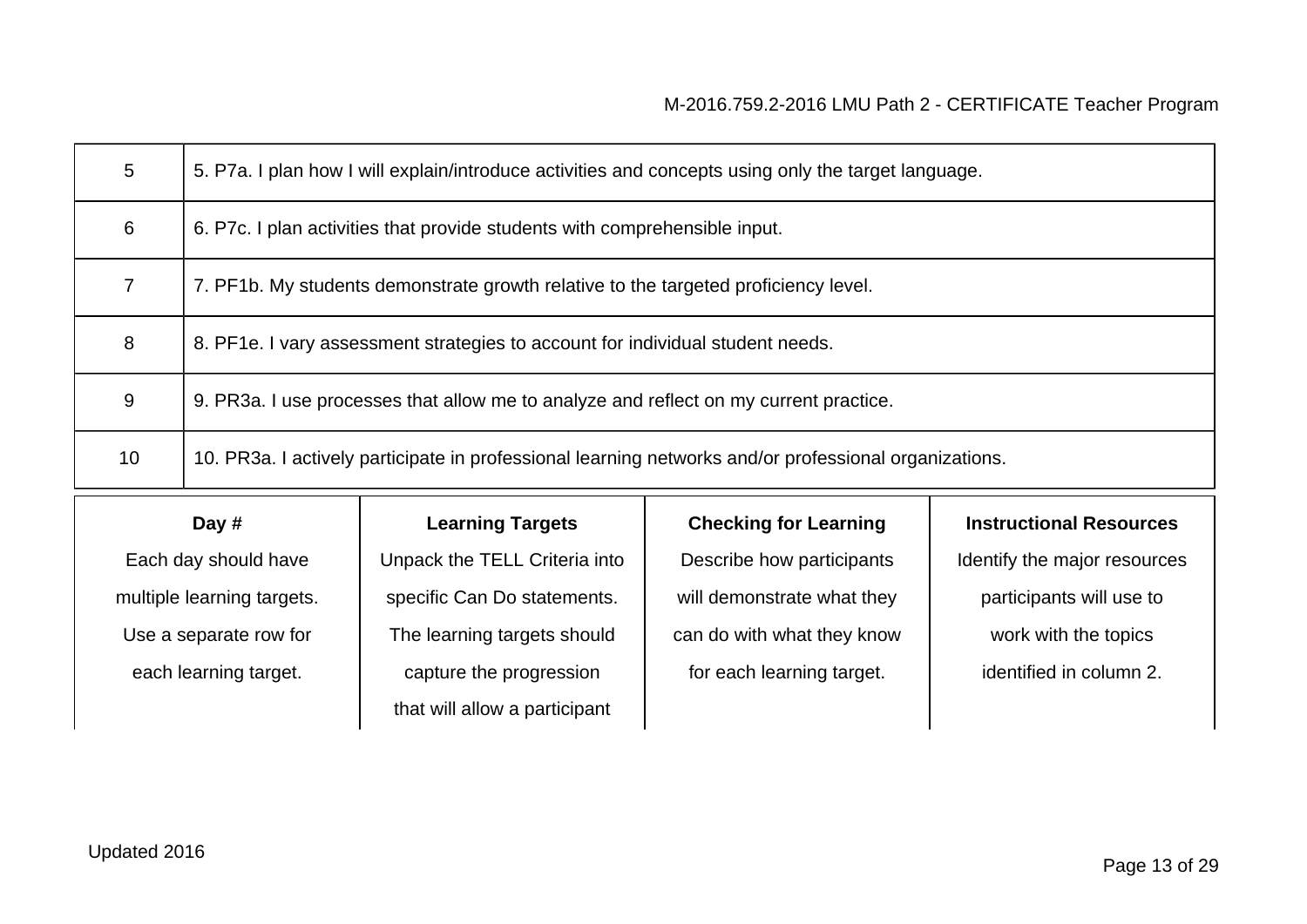|                     | to meet the learning goal<br>expressed by the TELL Criteria.                               |                                                                                                                                                                                             |                                                                                                                                                                                       |
|---------------------|--------------------------------------------------------------------------------------------|---------------------------------------------------------------------------------------------------------------------------------------------------------------------------------------------|---------------------------------------------------------------------------------------------------------------------------------------------------------------------------------------|
| Session 1 - WebCast | I can describe key elements of<br>the LMU STARTALK Combined<br>Program.                    | Using the chat box function<br>in the WebEx platform,<br>participants will type key<br>elements they recall from<br>the explanation of the LMU<br>STARTALK combined program.                | <b>LMU STARTALK Teacher and</b><br><b>Student Program Overviews</b><br><b>LMU STARTALK website LMU</b><br>STARTALK 2015 Video and<br>Photo artifacts                                  |
| Session 1 - WebCast | I can explain my professional<br>learning commitment as an<br><b>LMU STARTALK scholar.</b> | Participants will conduct a<br>quickwrite of their goals and<br>expectations of themselves as<br>LMU STARTALK scholars. In<br>WebEx break-out groups, they<br>will share their commitments. | <b>LMU STARTALK</b><br><b>Timeline of Activities LMU</b><br><b>STARTALK scholar roles</b><br>and responsibilities LMU<br><b>STARTALK TELL Domain</b><br><b>Focus Area Explanation</b> |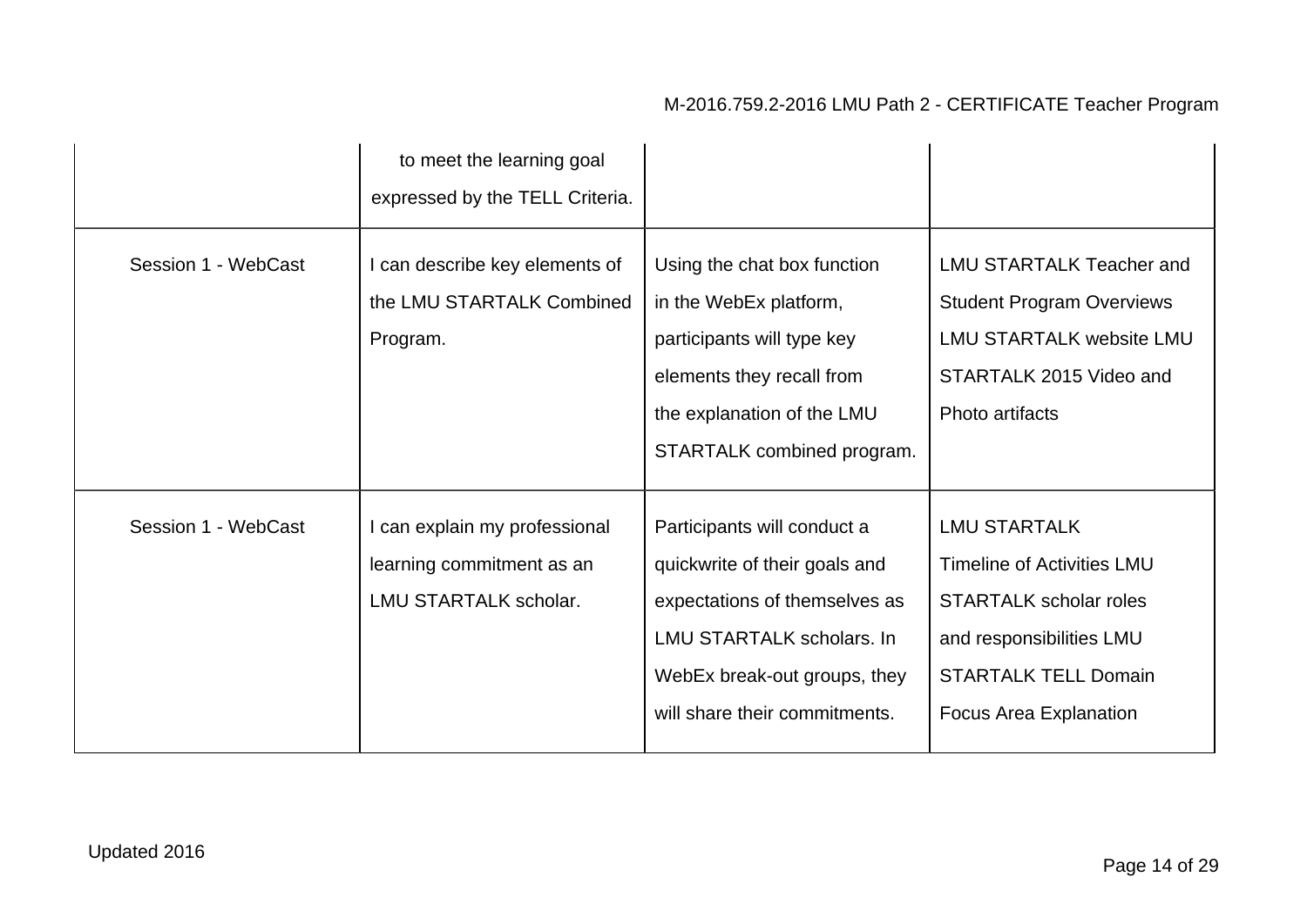| Session 2 - Online | I can use processes that allow<br>me to analyze and reflect on<br>my current practice and set<br>learning goals.                                     | After taking an online survey,<br>participants will have access to<br>overall strengths and needs of<br>the learning community in order<br>to inform and identify goals.                                                                                                                                                  | TELL Domain Framework -<br><b>LMU STARTALK Focus Areas</b><br><b>STELLA Modules Teacher Folio</b><br><b>Materials</b> |
|--------------------|------------------------------------------------------------------------------------------------------------------------------------------------------|---------------------------------------------------------------------------------------------------------------------------------------------------------------------------------------------------------------------------------------------------------------------------------------------------------------------------|-----------------------------------------------------------------------------------------------------------------------|
| Session 2 - Online | I can identify and explain<br>the 5C's and 3 modes of<br>communication included in the<br><b>World Readiness Standards for</b><br>Learning Language. | Participants will think of at<br>least one idea for how to<br>introduce and explain the<br><b>World Readiness Standards</b><br>for Language Learning to a<br>teacher in your program and<br>be prepared to discuss with<br>a colleague. They will also<br>use the interactive online tool<br>from wimedialab.org to self- | <b>World Readiness Standards</b><br>Overview http://wimedialab.org/<br>worldlanguageassessment/<br>clover.htm         |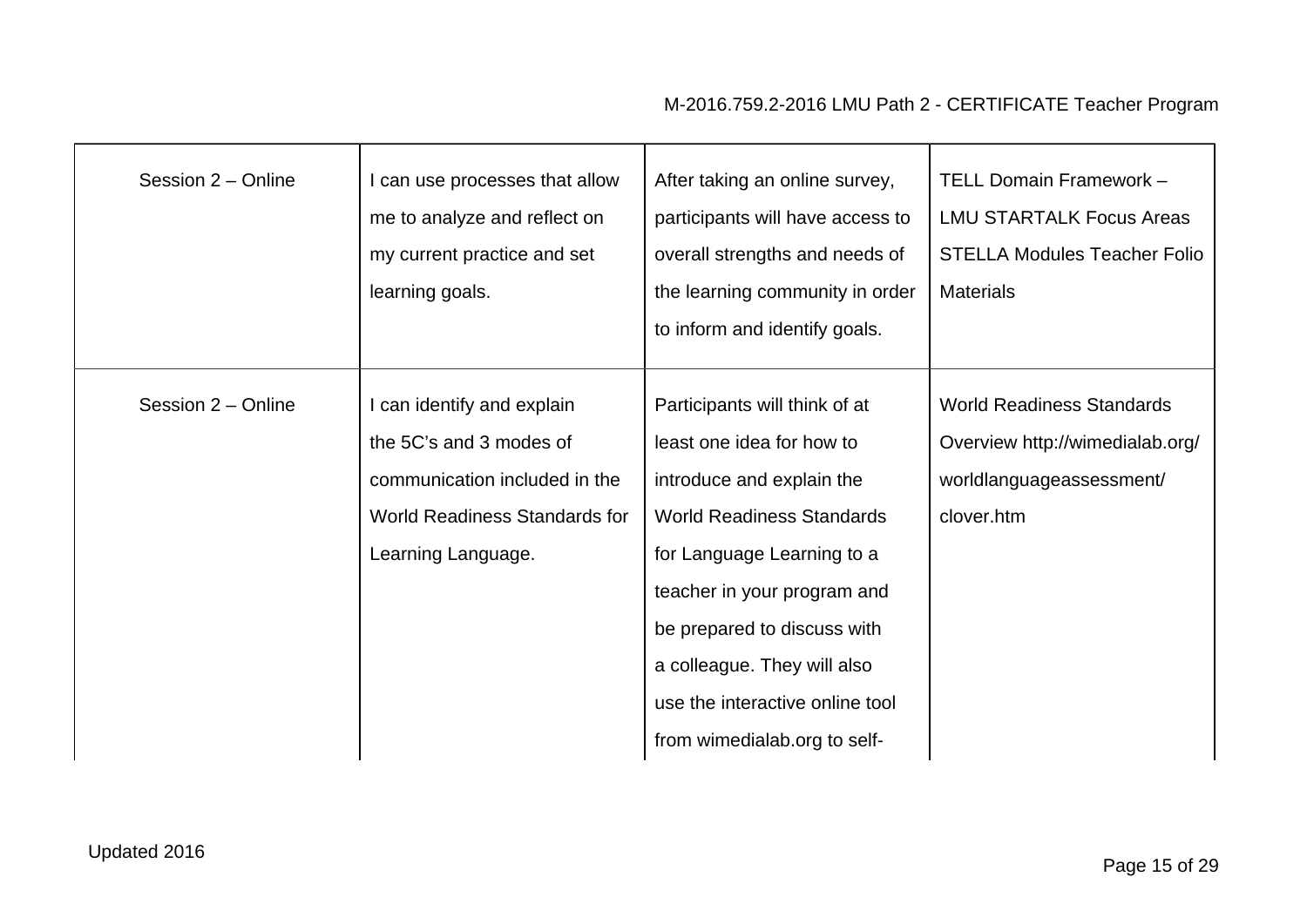|                          |                                                                     | assess. Throughout program,<br>develop sequential learning<br>plans incorporating at least 3 of<br>the 5Cs.                                                                                             |                                                                                                                                                     |
|--------------------------|---------------------------------------------------------------------|---------------------------------------------------------------------------------------------------------------------------------------------------------------------------------------------------------|-----------------------------------------------------------------------------------------------------------------------------------------------------|
| Session 2 - Online       | I can categorize features of<br>content-based instruction.          | After reviewing online module<br>materials, participants will<br>take a self-assessment<br>- Characteristics of CBI<br>http://www.carla.umn.edu/<br>cobaltt/modules/principles/<br>characteristics.html | http://www.carla.umn.edu/<br>cobaltt/CBI.html PPT<br>presentation Jeopardy: http://<br>www.carla.umn.edu/cobaltt/<br>modules/jeopardy/jeopardy.html |
| Session 3 - Face-to-Face | I can identify and describe<br>the STARTALK Endorsed<br>Principles. | After a "Think-Pair-Share"<br>activity, participants will<br>describe six best practices for                                                                                                            | <b>STARTALK Endorsed</b><br>Principles STARTALK Video<br><b>Resources</b>                                                                           |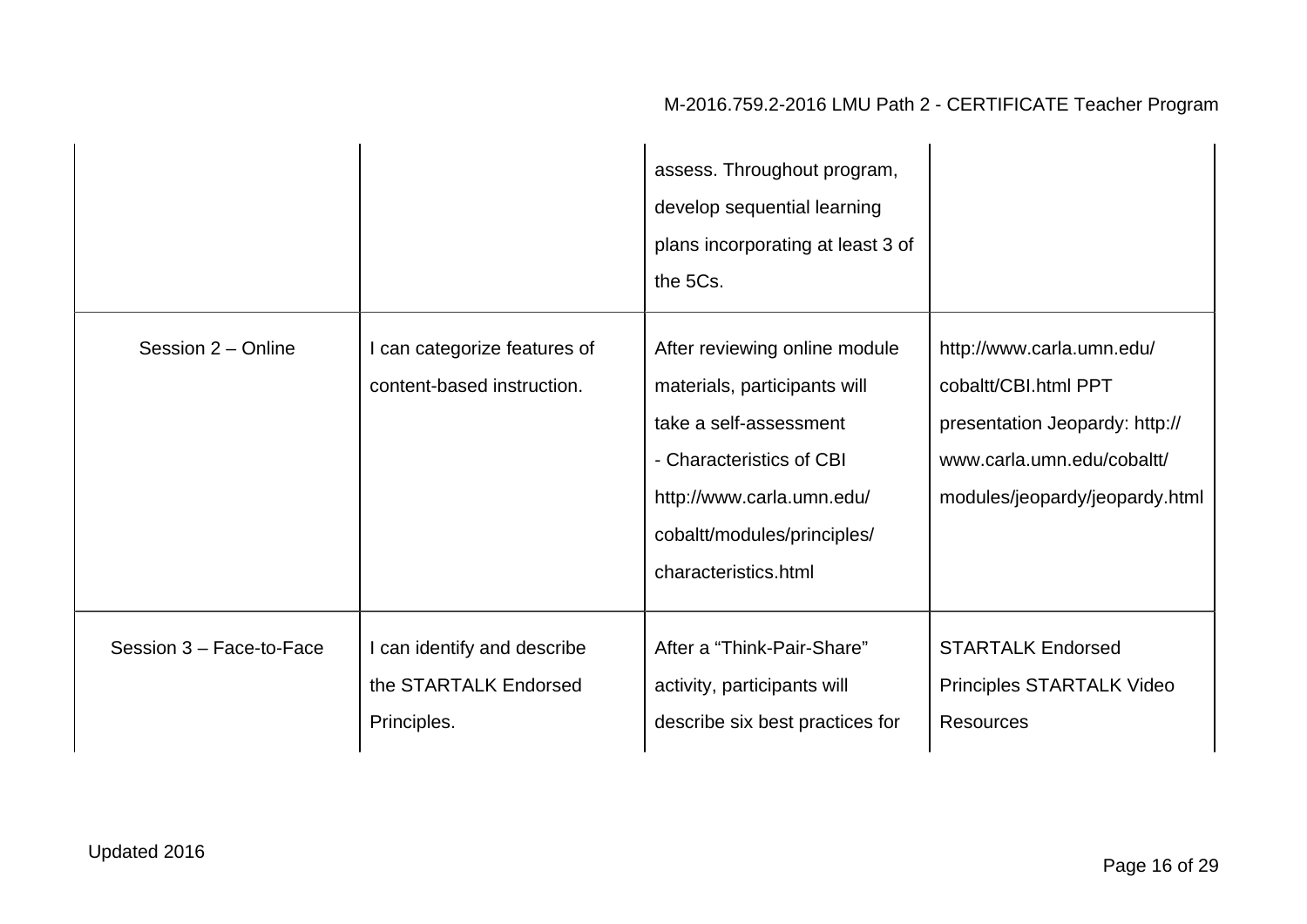|                          |                                                                                                                   | student language programs.<br>Throughout program, create<br>learning plans and activities<br>that reflect the STARTALK-<br>Endorsed principles.                                                                                                                                               |                                                                                      |
|--------------------------|-------------------------------------------------------------------------------------------------------------------|-----------------------------------------------------------------------------------------------------------------------------------------------------------------------------------------------------------------------------------------------------------------------------------------------|--------------------------------------------------------------------------------------|
| Session 3 - Face-to-Face | I can plan activities that provide<br>students with comprehensible<br>input in a Learner-Centered<br>Environment. | After viewing a video,<br>participants identify how<br>students and teachers<br>engage in meaningful ways<br>to provide input, share,<br>guide, and apply. Throughout<br>program, create learning plans<br>and activities that include<br>multiple opportunities for<br>comprehensible input. | https://startalk.umd.edu/<br>principles/Icc.xhtml Selected<br><b>STARTALK Videos</b> |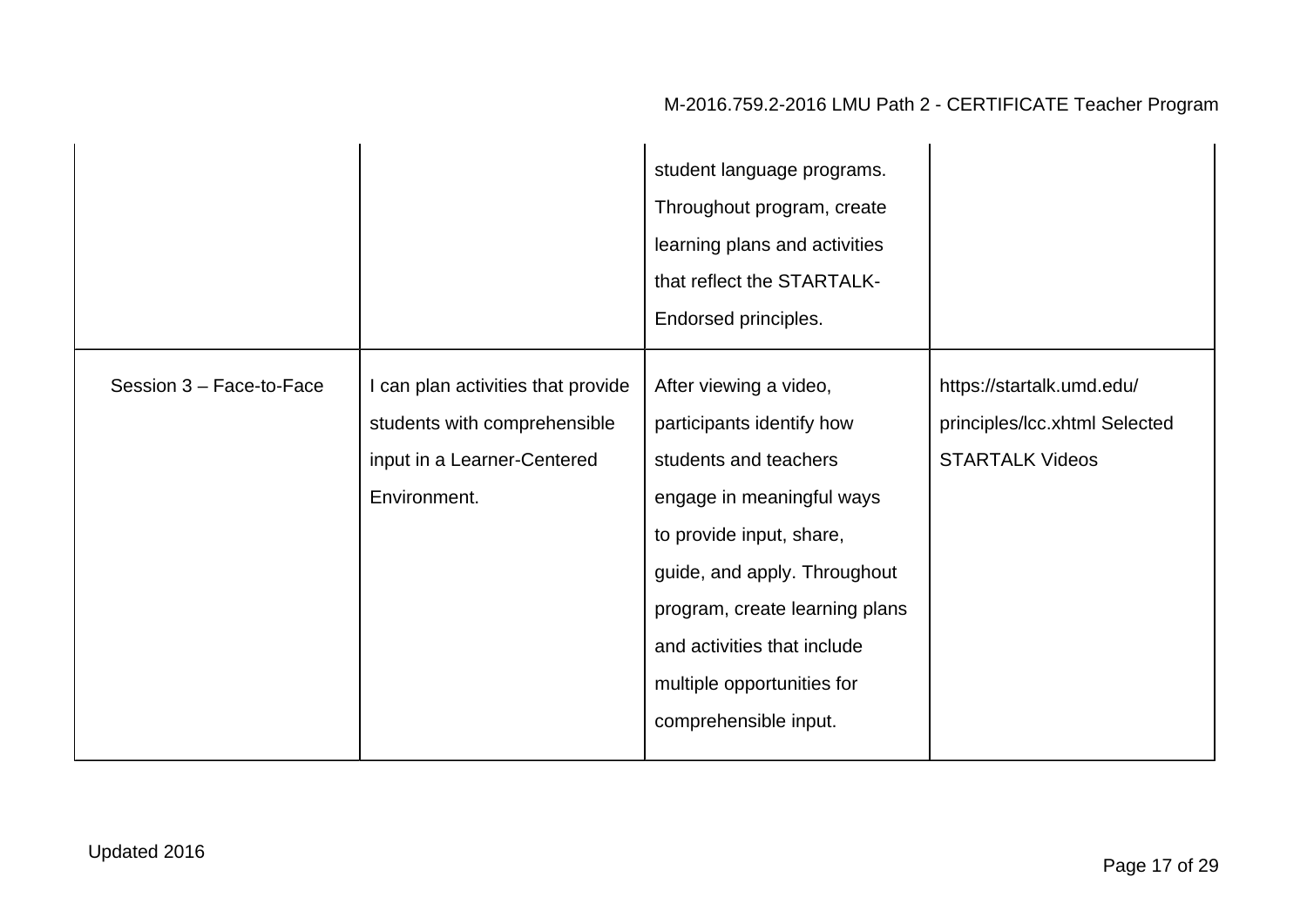| Session 3 - Face-to-Face | I can identify key learning | Participants engage in a "Tea    | Bloom's Taxonomy and Depth          |
|--------------------------|-----------------------------|----------------------------------|-------------------------------------|
|                          | targets and plan learning   | Party" experience to share       | of Knowledge Backward               |
|                          | experiences based on local  | highlights of their grade level  | Design Overview: https://           |
|                          | curriculum and state and    | student curriculum goal areas    | startalk.umd.edu/teacher-           |
|                          | national standards.         | and learning outcomes. As        | development/workshops/2009/         |
|                          |                             | they share, they explain how it  | GVA/content/welcome/                |
|                          |                             | relates to what they've learning | backward-design.html                |
|                          |                             | in for Stage 1 of Backward       | <b>Backward Design Introduction</b> |
|                          |                             | Design.                          | to Stage 1, 2, and $3 -$ Key links  |
|                          |                             |                                  | from STARTALK resources             |
|                          |                             |                                  | - examples include: STAGE           |
|                          |                             |                                  | 1: What will students be            |
|                          |                             |                                  | able to do and what will they       |
|                          |                             |                                  | know? • STATE CONTENT               |
|                          |                             |                                  | STANDARDS - View: https://          |
|                          |                             |                                  | startalk.umd.edu/teacher-           |
|                          |                             |                                  |                                     |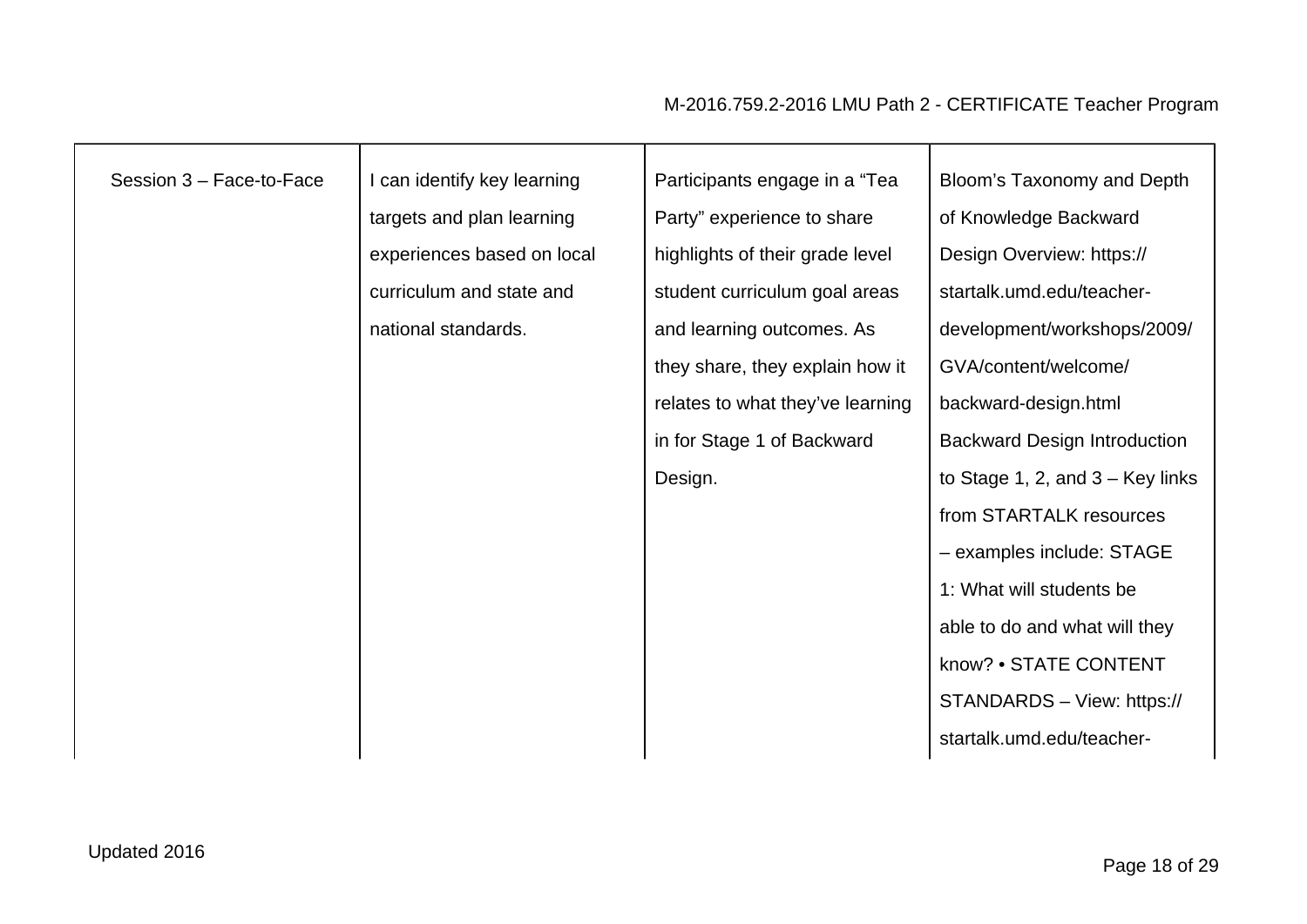|  | development/workshops/2009/     |
|--|---------------------------------|
|  | GVA/content/objectives/         |
|  | state-content-standards.html    |
|  | STAGE 2: How will students      |
|  | demonstrate what they           |
|  | can do and what they            |
|  | know? • FORMATIVE AND           |
|  | SUMMATIVE ASSESSMENT -          |
|  | View: https://startalk.umd.edu/ |
|  | teacher-development/            |
|  | workshops/2009/GVA/content/     |
|  | assessment/formative-and-       |
|  | summative-assessments.html      |
|  |                                 |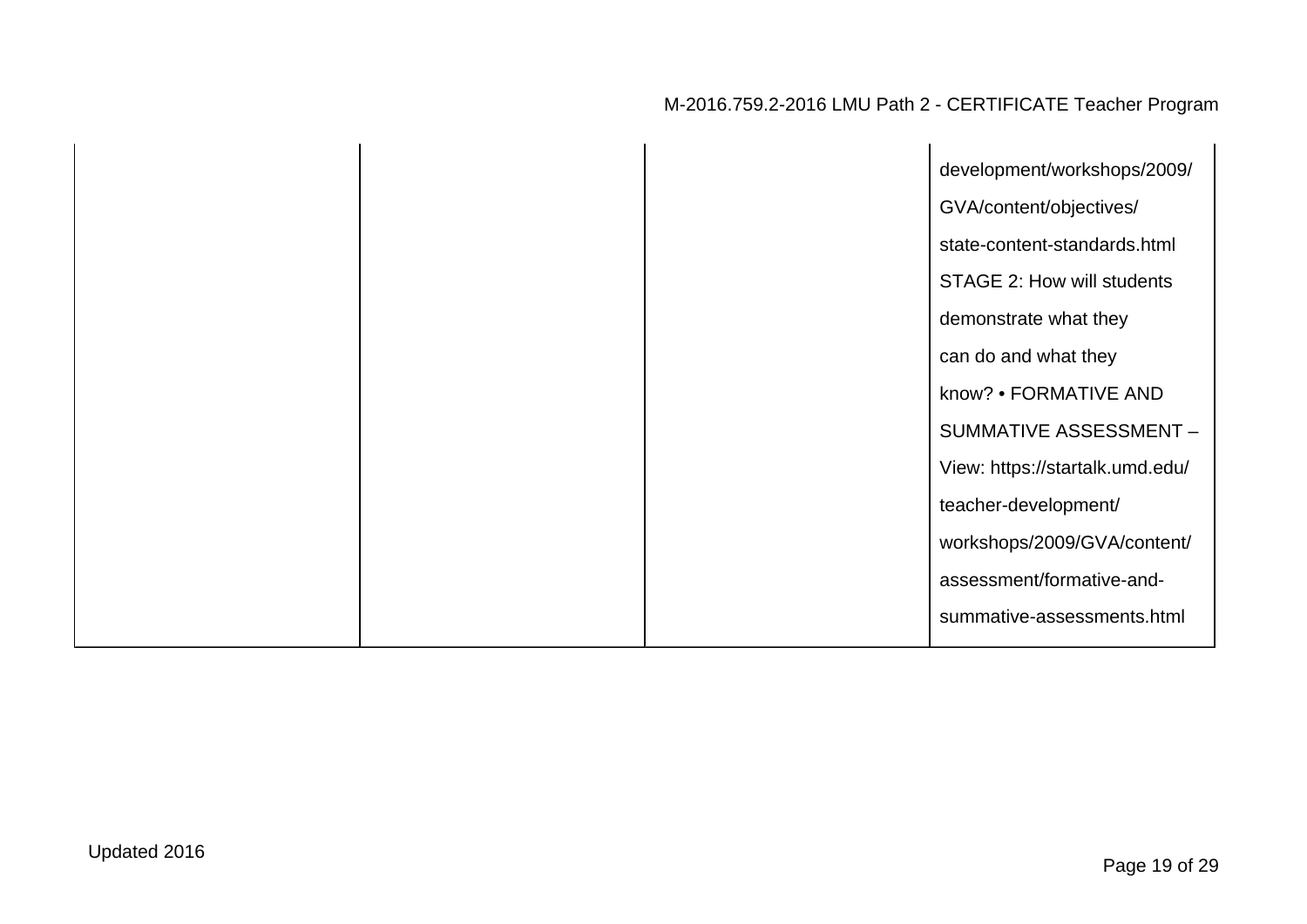| Session 3 - Face-to-Face | can draft learning plans using<br>the backward design process<br>while applying STARTALK<br>endorsed principles, based on<br>our TELL Domain focus areas.          | Participants will upload drafts<br>of 3 learning plans (based on<br>backward design process) for<br>peer and instructor review using<br>the STARTALK learning plan<br>checklist.                                                                                                                 | All previous resources.<br><b>STARTALK Learning plan</b><br>Checklist                                                                                                                  |
|--------------------------|--------------------------------------------------------------------------------------------------------------------------------------------------------------------|--------------------------------------------------------------------------------------------------------------------------------------------------------------------------------------------------------------------------------------------------------------------------------------------------|----------------------------------------------------------------------------------------------------------------------------------------------------------------------------------------|
| Session 4 - Online       | I can identify stories (TPRS)<br>and authentic resources and<br>explain how to use them<br>to introduce activities and<br>concepts in only the target<br>language. | Participants will identify<br>stories, poems and other<br>resources related to the theme,<br>in the target language. After<br>posting the resources on a<br>discussion blog, they will write<br>a reflection on how they would<br>use some of these resources<br>in their instruction to enhance | What is TPRS? http://<br>www.tprstorytelling.com/<br>images/TPRS-<br>Lang.Mag2011.pdf (Multistory<br>Construction) How to apply<br>TPRS? WEBSITE - http://<br>www.tprstorytelling.com/ |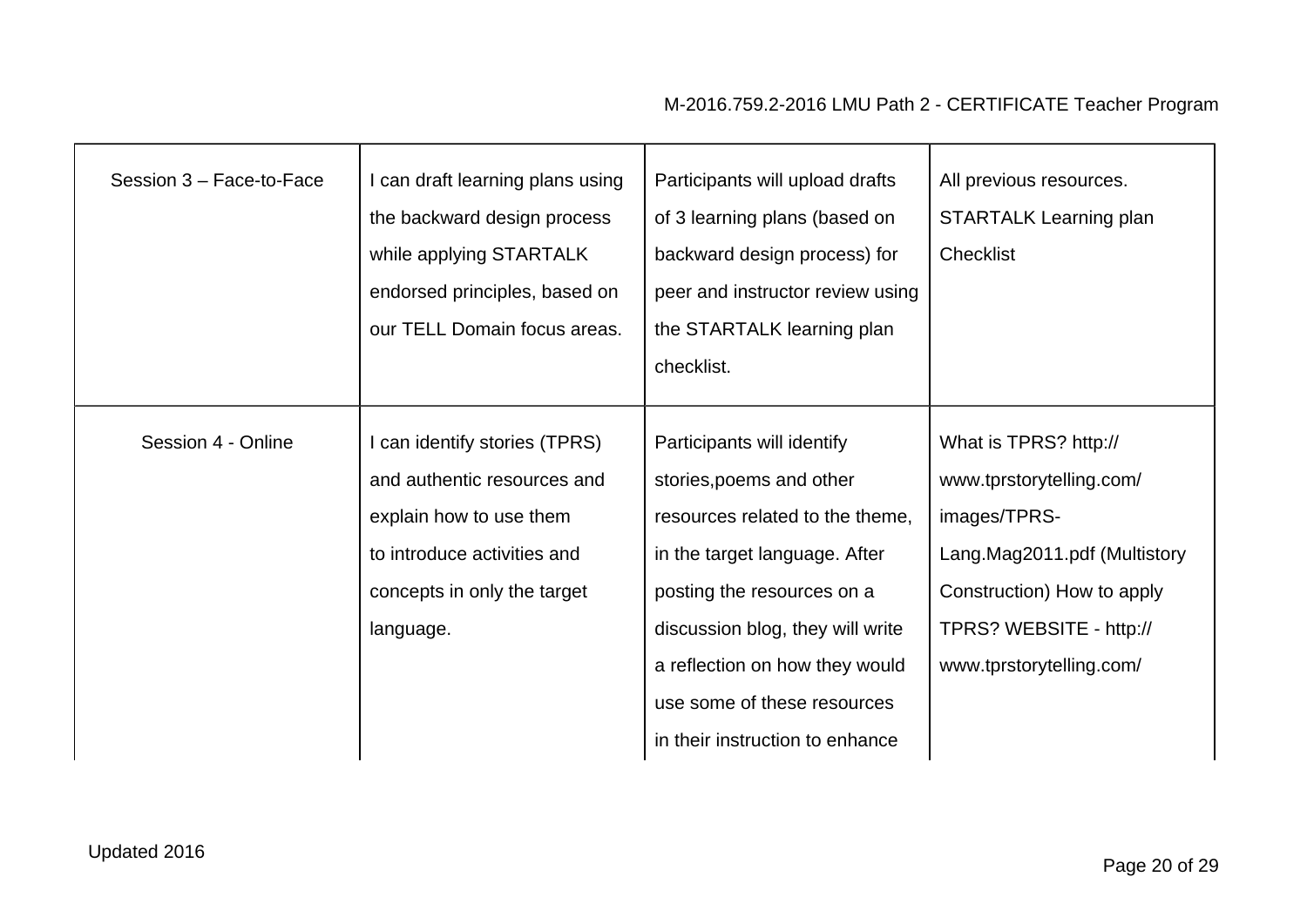|                    |                                                                                                                                        | language and content learning.<br>In subsequent WebCast and<br>FTC Sessions, participants<br>will participate in an interactive<br>review round to recall and                                                                                                                                       |                                          |
|--------------------|----------------------------------------------------------------------------------------------------------------------------------------|-----------------------------------------------------------------------------------------------------------------------------------------------------------------------------------------------------------------------------------------------------------------------------------------------------|------------------------------------------|
|                    |                                                                                                                                        | restate learned concepts.                                                                                                                                                                                                                                                                           |                                          |
| Session 4 - Online | I can use stories (TPRS)<br>and authentic resources to<br>explain/introduce activities and<br>concepts in only the target<br>language. | Participants will continue to<br>work on their draft learning<br>plans and explain how the use<br>of stories aligns with identified<br>goals and responsiveness to<br>students' proficiency levels.<br>Throughout program, create<br>lesson plans and activities<br>that focus on linguistics needs | All resources from previous<br>sessions. |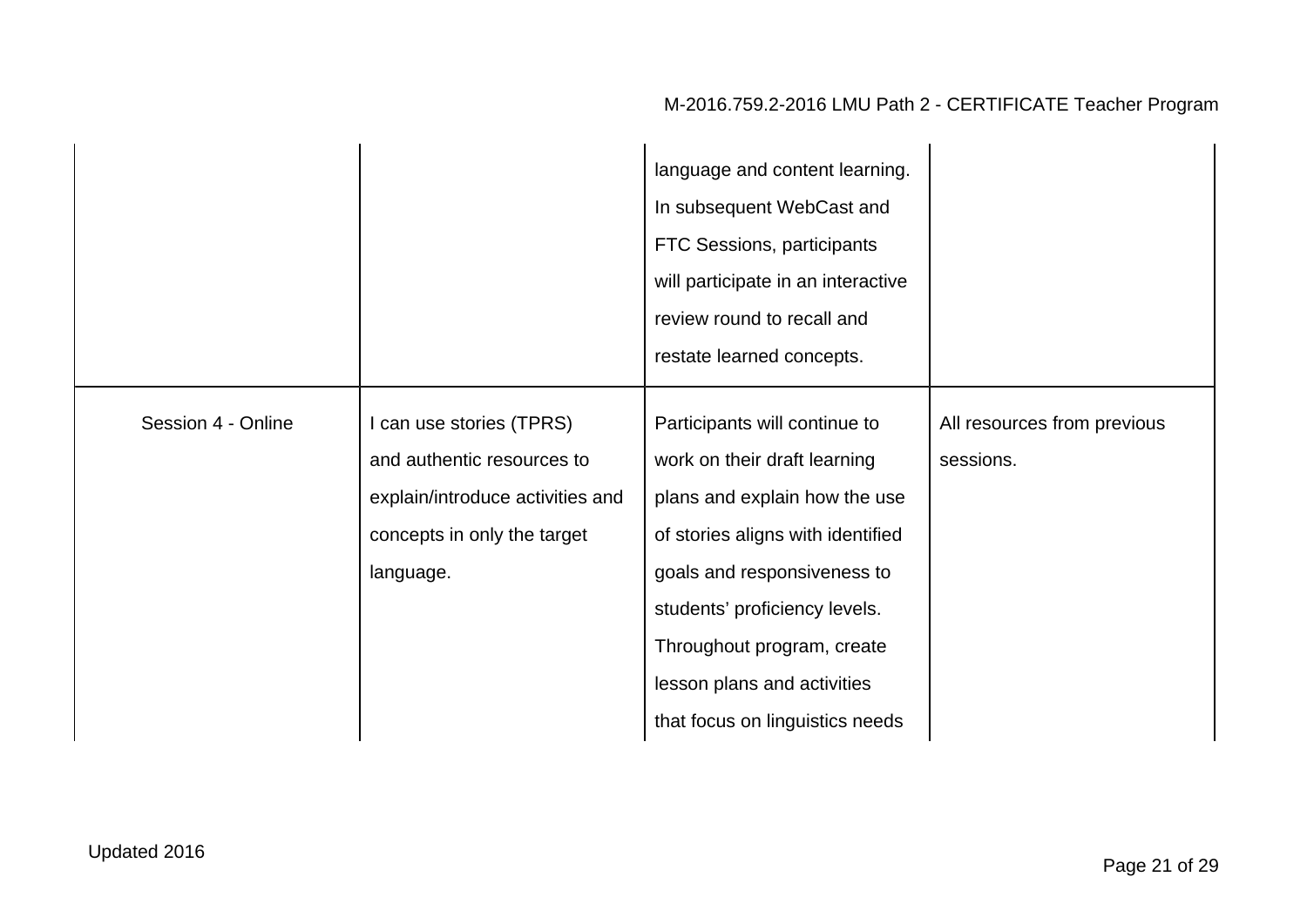|                    |                                                                                                              | and enable students to meet<br>performance objectives.                                                                                                                                                                                                                                                                                                                                                                                           |                                                                                                                                                                                                                                                                |
|--------------------|--------------------------------------------------------------------------------------------------------------|--------------------------------------------------------------------------------------------------------------------------------------------------------------------------------------------------------------------------------------------------------------------------------------------------------------------------------------------------------------------------------------------------------------------------------------------------|----------------------------------------------------------------------------------------------------------------------------------------------------------------------------------------------------------------------------------------------------------------|
| Session 5 - Online | I can plan for individual student<br>needs using differentiation<br>based on targeted proficiency<br>levels. | After viewing the video and<br>completing the assigned<br>reading, participants will<br>write a response that<br>synthesizes understanding of<br>of differentiation, including<br>classroom examples.<br>Participants will identify 1-2<br>areas to add differentiation in<br>their learning plans, based on<br>targeted proficiency levels.<br>Participants will upload drafts<br>of 3 learning plans (based on<br>backward design process) for | Video: Differentiation in<br>classrooms (Sample Lesson,<br>Dr. Carol Ann Tomlinson).<br>http://www.youtube.com/<br>watch?v=6xH0K3Z-<br>dbo&feature=related Making<br>the Most of Small Groups -<br>Differentiation for All by Debbie<br>Diller (On Blackboard) |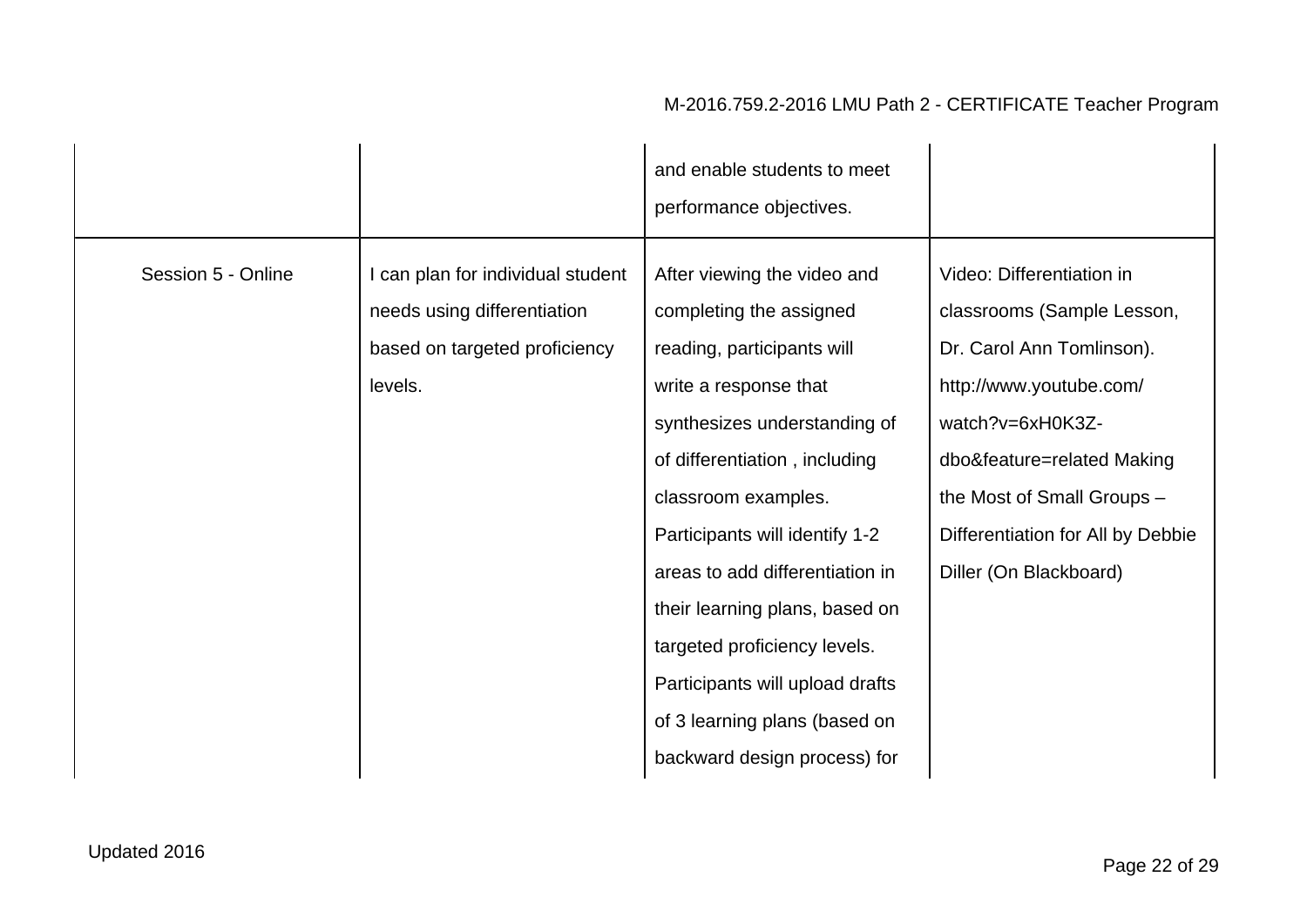|                    |                                                                                                                          | peer and instructor review,<br>using the STARTALK learning<br>plan checklist.                                                                                                                                                                                                 |                                                                                                                                                                                                                                                                                                                                                                                           |  |
|--------------------|--------------------------------------------------------------------------------------------------------------------------|-------------------------------------------------------------------------------------------------------------------------------------------------------------------------------------------------------------------------------------------------------------------------------|-------------------------------------------------------------------------------------------------------------------------------------------------------------------------------------------------------------------------------------------------------------------------------------------------------------------------------------------------------------------------------------------|--|
| Session 6 - Online | I can identify activities that<br>enable students to meet daily<br>performance objectives, using<br>authentic materials. | Research on-line to find 5<br>or more authentic materials,<br>websites, or other multimedia<br>resources on the Silk Road.<br>Include 2-3 sentences for each<br>that tell how you intend to<br>use the materials, resources,<br>etc. to support your lessons/<br>instruction. | Concordia Language Villages<br>Videos: 1.PreK-K http://<br>www.concordialanguagevillages.org/<br>newsite/Programs/Youth/Pre_k/<br>c hinese.php 2. Youth http://<br>senlinhu.villagepages.org/<br>Yinghua Academy Mandarin<br>Immersion Program.<br>Minneapolis, MN PreK /K<br>http://www.youtube.com/<br>watch?v=xQ9_bNYaLE4<br>BetterChinese-Learning<br>Chinese through Stories http:// |  |
|                    |                                                                                                                          |                                                                                                                                                                                                                                                                               |                                                                                                                                                                                                                                                                                                                                                                                           |  |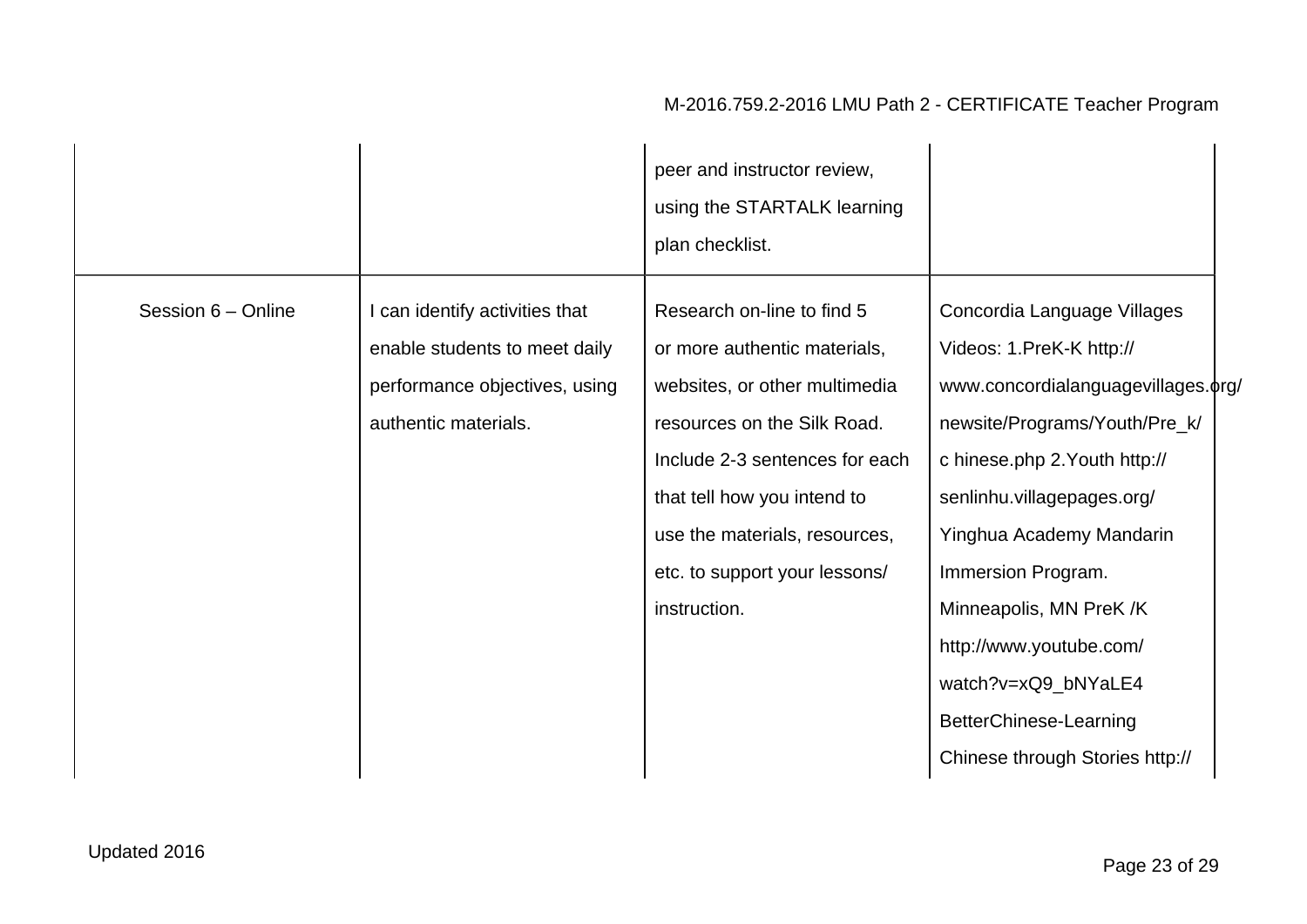|                     |                                                                                                                                       |                                                                                                                                                                                   | www.youtube.com/watch?<br>v=zSgM_WfRFHg&feature=related<br>Integrating Language,<br>Culture, Content - https://<br>media.startalk.umd.edu/<br>workshops/2009/Occidental/ |
|---------------------|---------------------------------------------------------------------------------------------------------------------------------------|-----------------------------------------------------------------------------------------------------------------------------------------------------------------------------------|--------------------------------------------------------------------------------------------------------------------------------------------------------------------------|
| Session 7 - WebCast | can integrate authentic<br>materials in my learning<br>plans so that they align<br>with the theme and ensure<br>comprehensible input. | Participants will upload drafts<br>of 3 learning plans (based on<br>backward design process) for<br>peer and instructor review,<br>using the STARTALK learning<br>plan checklist. | All previous resources.<br><b>STARTALK Learning plan</b><br>Checklist                                                                                                    |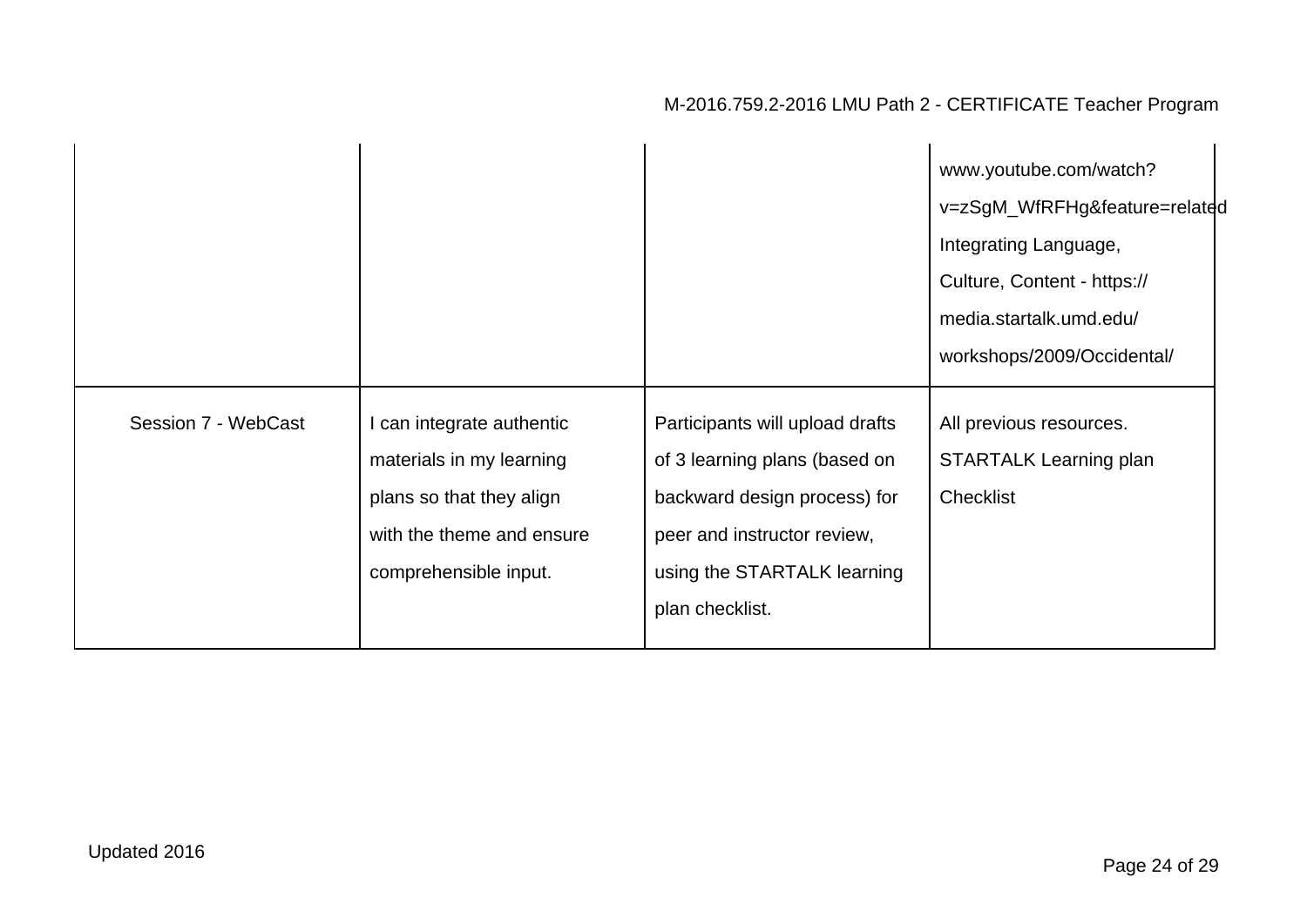| Session 7 - WebCast                       | I can draft learning plans using<br>the backward design process<br>while applying STARTALK<br>endorsed principles, based on<br>our TELL Domain focus areas. | Participants will upload drafts<br>of 3 learning plans (based on<br>backward design process) for<br>peer and instructor review,<br>using the STARTALK learning<br>plan checklist. | All previous resources.<br><b>STARTALK Learning plan</b><br><b>Checklist</b>                                                      |
|-------------------------------------------|-------------------------------------------------------------------------------------------------------------------------------------------------------------|-----------------------------------------------------------------------------------------------------------------------------------------------------------------------------------|-----------------------------------------------------------------------------------------------------------------------------------|
| Session 7- WebCast                        | I can engage in collegial<br>conversations to review<br>learning plan feedback and<br>refine learning plans.                                                | Participants will meet in grade-<br>alike groups via WebEx<br>breakout sessions to review<br>feedback and refine plans.                                                           | All previous resources.<br><b>STARTALK Learning plan</b><br>Checklist TELL Teacher Folio -<br><b>LMU Adapted Observation Tool</b> |
| Session $8-$<br><b>WebCast and Online</b> | I can draft learning plans using<br>the backward design process<br>while applying STARTALK                                                                  | Participants will upload drafts<br>of 4 learning plans (based on<br>backward design process) for<br>peer and instructor review,                                                   | All previous resources.<br><b>STARTALK Learning plan</b><br>Checklist TELL Teacher Folio -<br><b>LMU Adapted Observation Too</b>  |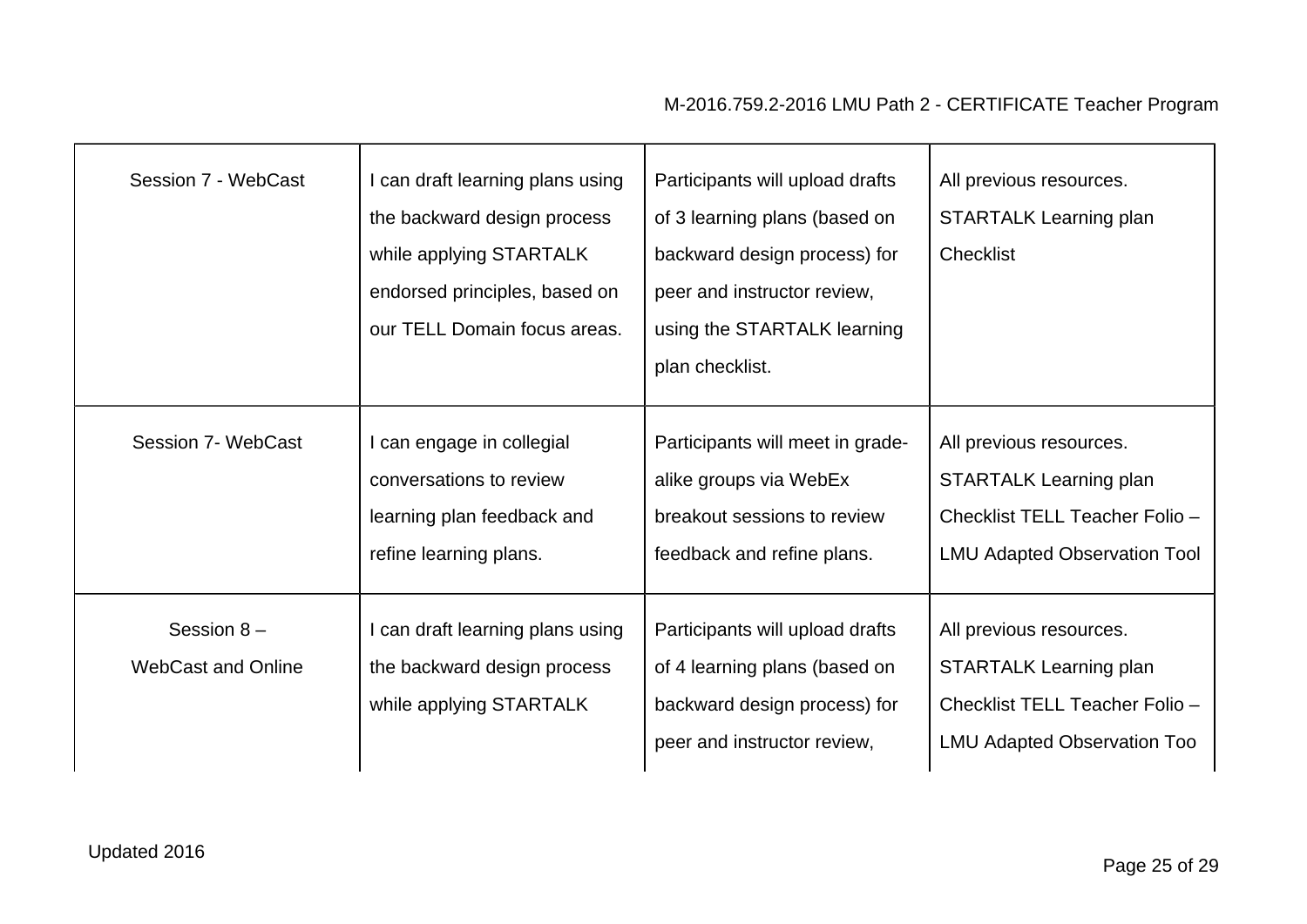|                                           | endorsed principles, based on<br>our TELL Domain focus areas.             | using the STARTALK learning<br>plan checklist.                                                                                             |                                                                                                                                                                                                                                                                                                                                                                                                                                                     |
|-------------------------------------------|---------------------------------------------------------------------------|--------------------------------------------------------------------------------------------------------------------------------------------|-----------------------------------------------------------------------------------------------------------------------------------------------------------------------------------------------------------------------------------------------------------------------------------------------------------------------------------------------------------------------------------------------------------------------------------------------------|
| Session $8-$<br><b>WebCast and Online</b> | I can identify possible uses<br>of technology for language<br>classrooms. | Participants will create a<br>graphic organizer to display<br>and "idea web" on ways they<br>can use technology in language<br>classrooms. | Reference websites: Web<br>2.0 tools for education: http://<br>edudemic.com/2010/07/the-35-<br>best-web-2-0-classroom-tools-<br>chosen-by-you/ Teaching<br>Chinese with iPad: http://<br>www.slideshare.net/sulaoshi/<br>teach-chinese-with-ipad-and-<br>ipad-apps-lesson-plan Smart<br>Chinese: Teaching and learning<br>Chinese with iPad (examples of<br>voice thread setup, etc.) http://<br>joannechenchinese.blogspot.com/<br>search?updated- |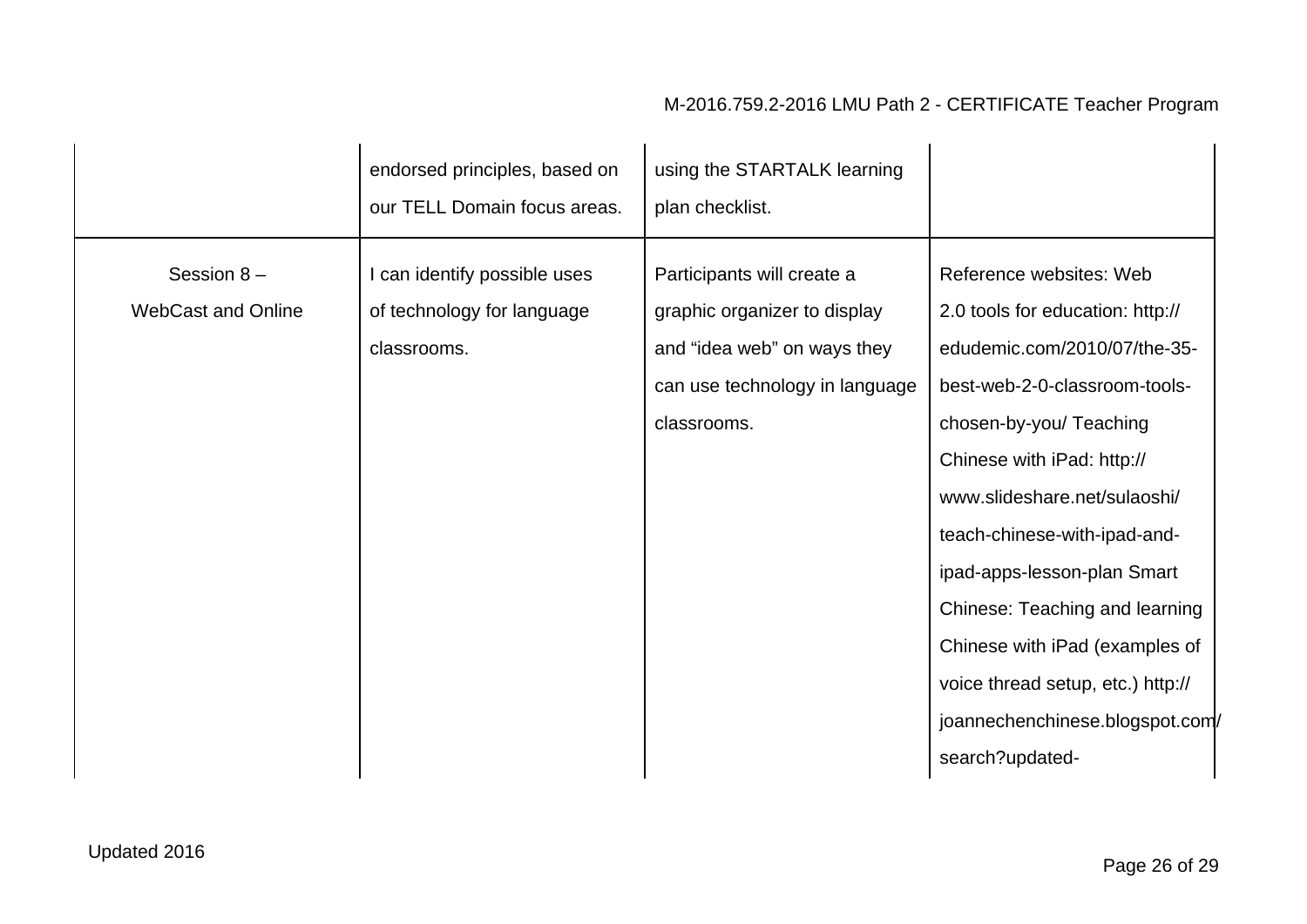|                          |                                                                                                                                                                                  |                                                                                                                                                                                   | min=2013-01-01T00:00:00-08:00&updated-<br>max=2014-01-01T00:00:00-                                                                |
|--------------------------|----------------------------------------------------------------------------------------------------------------------------------------------------------------------------------|-----------------------------------------------------------------------------------------------------------------------------------------------------------------------------------|-----------------------------------------------------------------------------------------------------------------------------------|
| Session 9 - Face-to-Face | I can revise drafts of learning<br>plans using the backward<br>design process while applying<br><b>STARTALK endorsed</b><br>principles, based on our TELL<br>Domain focus areas. | Participants will upload drafts<br>of 4 learning plans (based on<br>backward design process) for<br>peer and instructor review,<br>using the STARTALK learning<br>plan checklist. | All previous resources.<br><b>STARTALK Learning plan</b><br>Checklist TELL Teacher Folio -<br><b>LMU Adapted Observation Tool</b> |
| Session 9 - Face-to-Face | can engage in collegial<br>conversations to review<br>learning plan feedback and<br>refine learning plans.                                                                       | Participants will meet in grade-<br>alike groups via WebEx<br>breakout sessions to review<br>feedback and refine plans.                                                           | All previous resources.<br><b>STARTALK Learning plan</b><br>Checklist TELL Teacher Folio -<br><b>LMU Adapted Observation Tool</b> |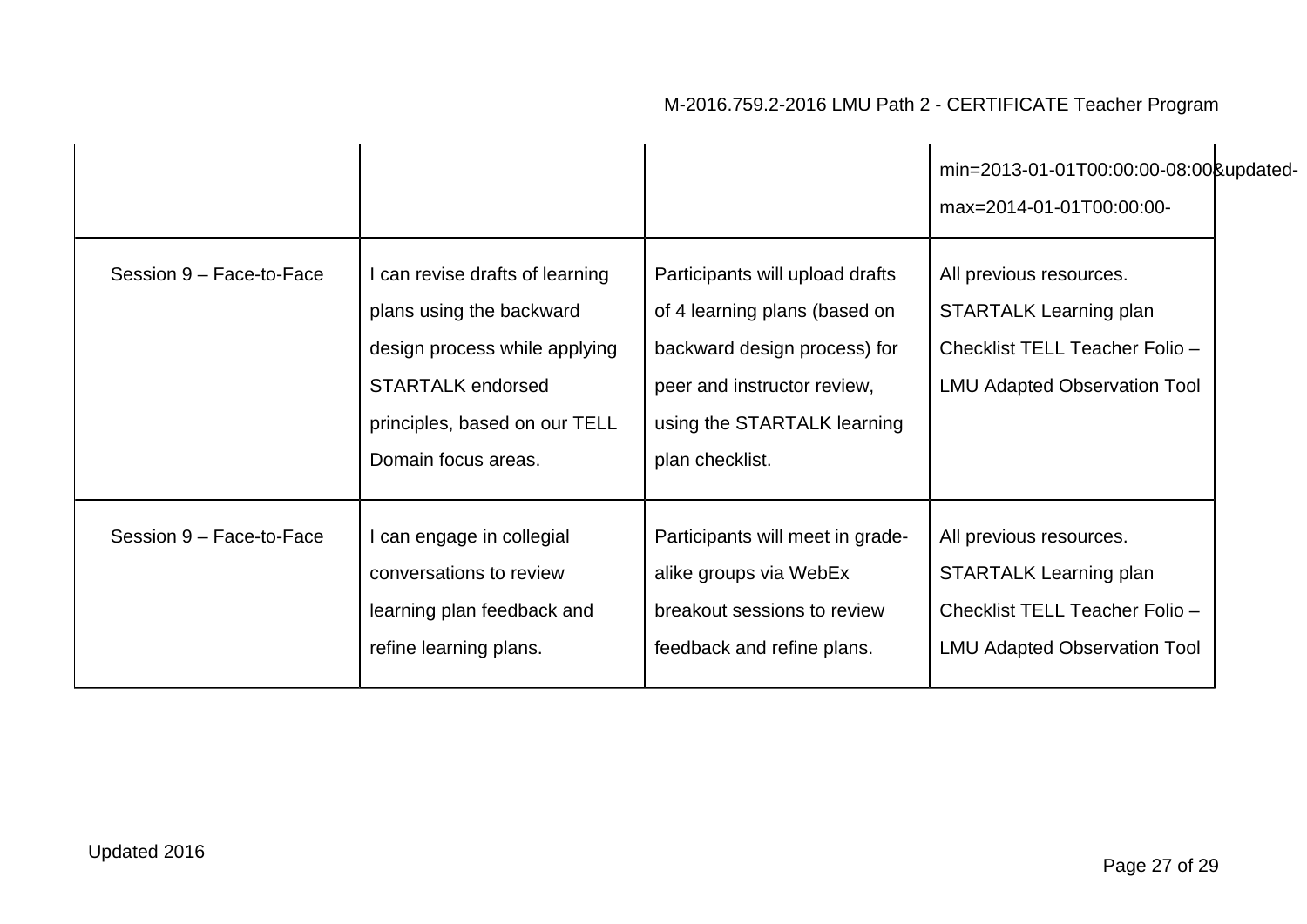| Session 10 - Face-to-Face | I can demonstrate that I can      | Participants will present     | All previous resources.             |
|---------------------------|-----------------------------------|-------------------------------|-------------------------------------|
|                           | teach in the target language      | selected lesson Episodes in   | <b>STARTALK Learning plan</b>       |
|                           | and encourage students' to use    | a MicroTeaching teaching      | Checklist TELL Teacher Folio -      |
|                           | the target language as well       | simulation session.           | <b>LMU Adapted Observation Tool</b> |
|                           |                                   |                               |                                     |
|                           |                                   |                               |                                     |
| Session 10 - Face-to-Face | I can engage in evidence-         | Participants will review oral | All previous resources.             |
|                           | based, collegial conversations    | and written feedback on       | <b>STARTALK Learning plan</b>       |
|                           | about teaching skills and         | MicroTeaching presentation    | Checklist TELL Teacher Folio -      |
|                           | strategies to refine my practice. | and identify 2 areas of       | <b>LMU Adapted Observation Tool</b> |
|                           |                                   | refinement.                   |                                     |
|                           |                                   |                               |                                     |

## **Micro-teaching/Practicum**

Participants in the Certificate program will serve as either teachers or instructional assistants in the LMU STARTALK Student Program for Mandarin Immersion students. This program is designed to provide a guided professional development experience where each course builds on and extends content from previous/subsequent courses. The practicum experience occurs mid-way through the implementation